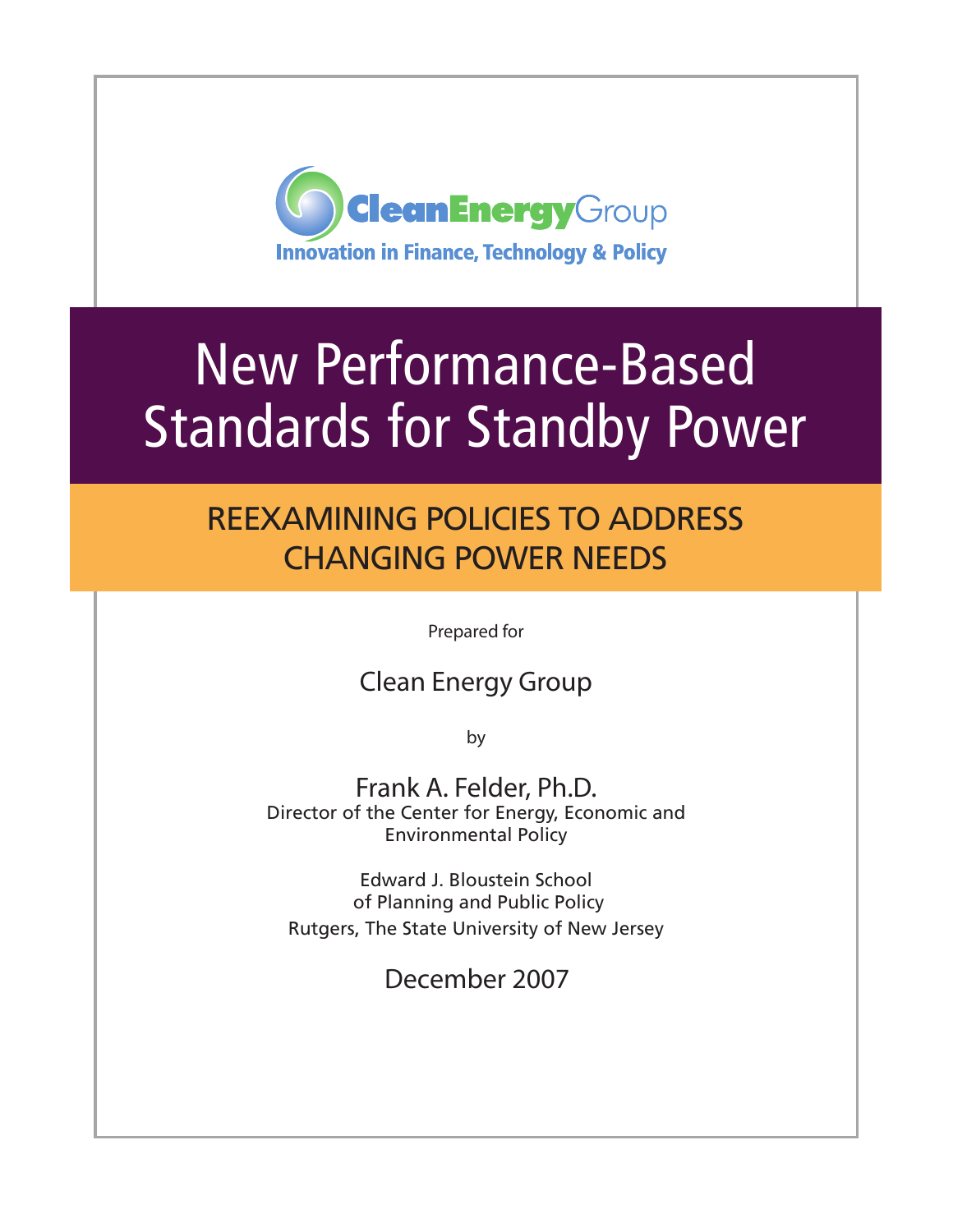#### **ABSTRACT**

The confluence of advances in technology, increasing and changing needs for standby generation, and environmental concerns suggests a reexamination of standby generation codes and standards. Existing codes and standards are based on the extensive history of a particular technology, the diesel generator, which may no longer be the best option for many standby generation needs. Policymakers should reconsider replacing existing standby generation policies with performance standards that would better suit the needs for standby generation and, potentially, encourage new, more energy efficient, and environmentally friendlier technologies.

#### Acknowledgements

Clean Energy Group (CEG) sponsored this project. Steve Fairfax of MTechnology, Inc. and Lewis Milford, Daniel Dutcher, and Michael Page of Clean Energy Group provided helpful comments and information.

CEG was able to prepare this report with generous support from the The New York Community Trust. The views and opinions of the authors expressed herein do not necessarily state or reflect those of The New York Community Trust.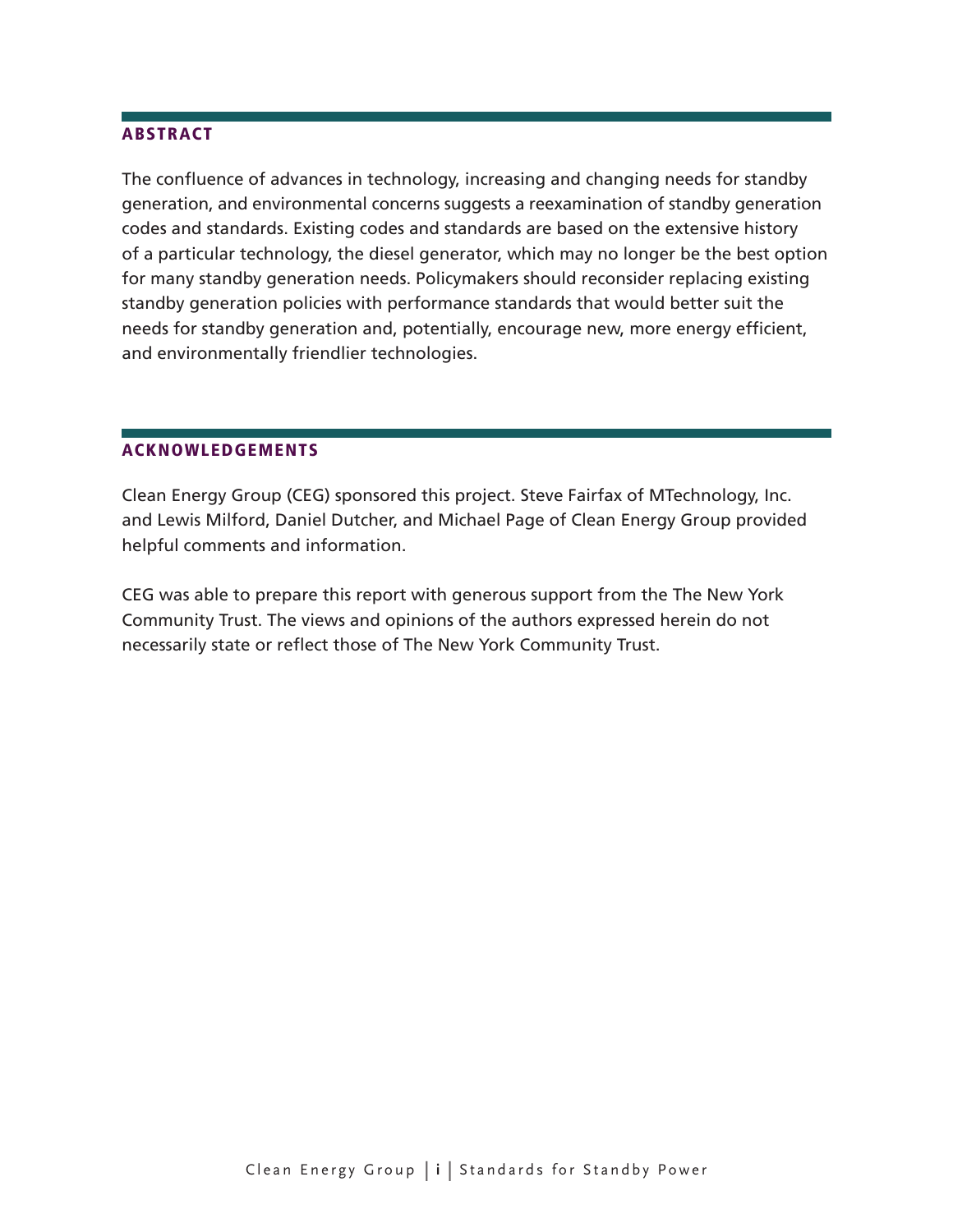#### table of contents

- Section I: Introduction
- Section II: Context of Standby Generation
- Section III: Trends Motivating A Reexamination of Standby Generation Codes and Standards
- Section IV: Policy Analysis of Standby Generation Codes and Standards
- Section V: New Standards for Consideration
- Section VI: Conclusion
- References
- Endnotes
- 17 About the Author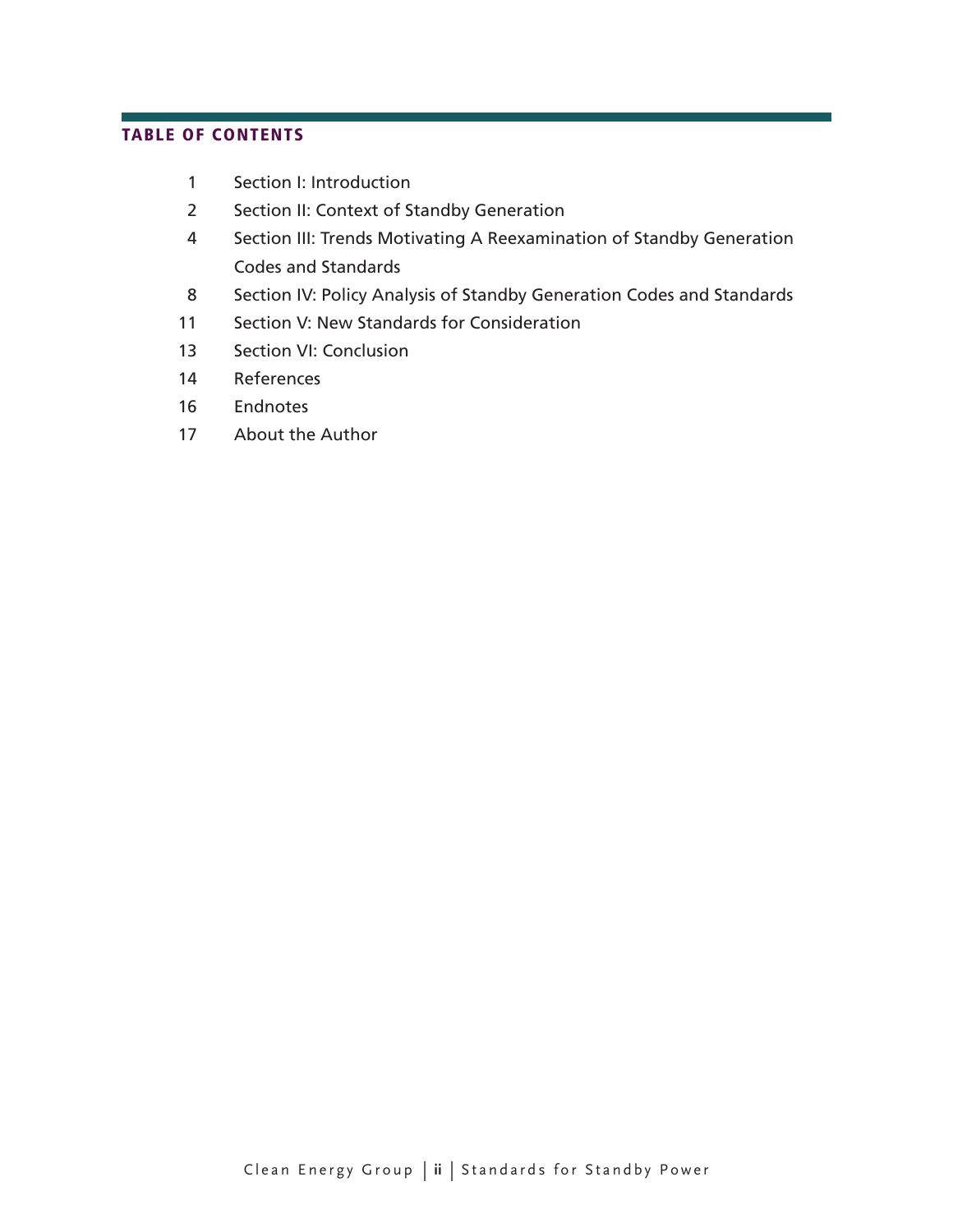#### I. Introduction

Hospitals, emergency call centers, police stations, detention centers, and other critical facilities are legally required to have standby power generation. In addition, many businesses and institutions (e.g., computer data storage centers and bank-check processing facilities) choose to have standby generation available to maintain their operations during power outages. The technical requirements for standby generation are embodied in electrical codes, which are promulgated by national organizations, adopted at the state level, and implemented at the local level. Typically, standby generation units must be online within 10 seconds in the most critical applications and within 30 seconds in less critical applications.

The diesel generator is the technology of choice for the vast majority of standby generation, and it is no surprise that current standby generation codes and standards reflect the technical capabilities of diesel generators. This is a mature technology that has been developed and improved over the past 100 years. As a result, it has low capital costs, and until recently, it had low fuel costs. Since by definition standby generation rarely runs, the increase in the price of diesel fuel has not been much of an issue.

The last several decades have seen three important trends that warrant a rethinking of standby generation codes and standards. First, the tremendous upsurge in electronic and computerized equipment requires continuous power. Even interruptions of power on the order of seconds or less can shut down critical equipment. Second, the increasing numbers of critical facilities for security and disaster relief require sustainable and self-sufficient backup power supplies. Finally, environmental concerns have become prevalent – specifically air emissions of particulate matter, sulfur dioxide, nitrogen oxide, and carbon dioxide, which contribute to smog and global climate change. It is within this new context that existing codes and standards need to be reexamined and perhaps replaced with a broader performance-based approach that would better suit the specific needs for backup power, encourage new technology development, and address environmental issues.

This paper initiates this reexamination. It is organized in the following sections. Section II provides some context for the commonplace use of standby diesel generators. Section III expands upon the trends that are motivating this reexamination. Section IV presents a policy analysis of existing codes and standards and reports that they may not result in the most efficient selection and development of standby generation technologies. Section V outlines some specific recommendations for a performance based code. Section VI concludes.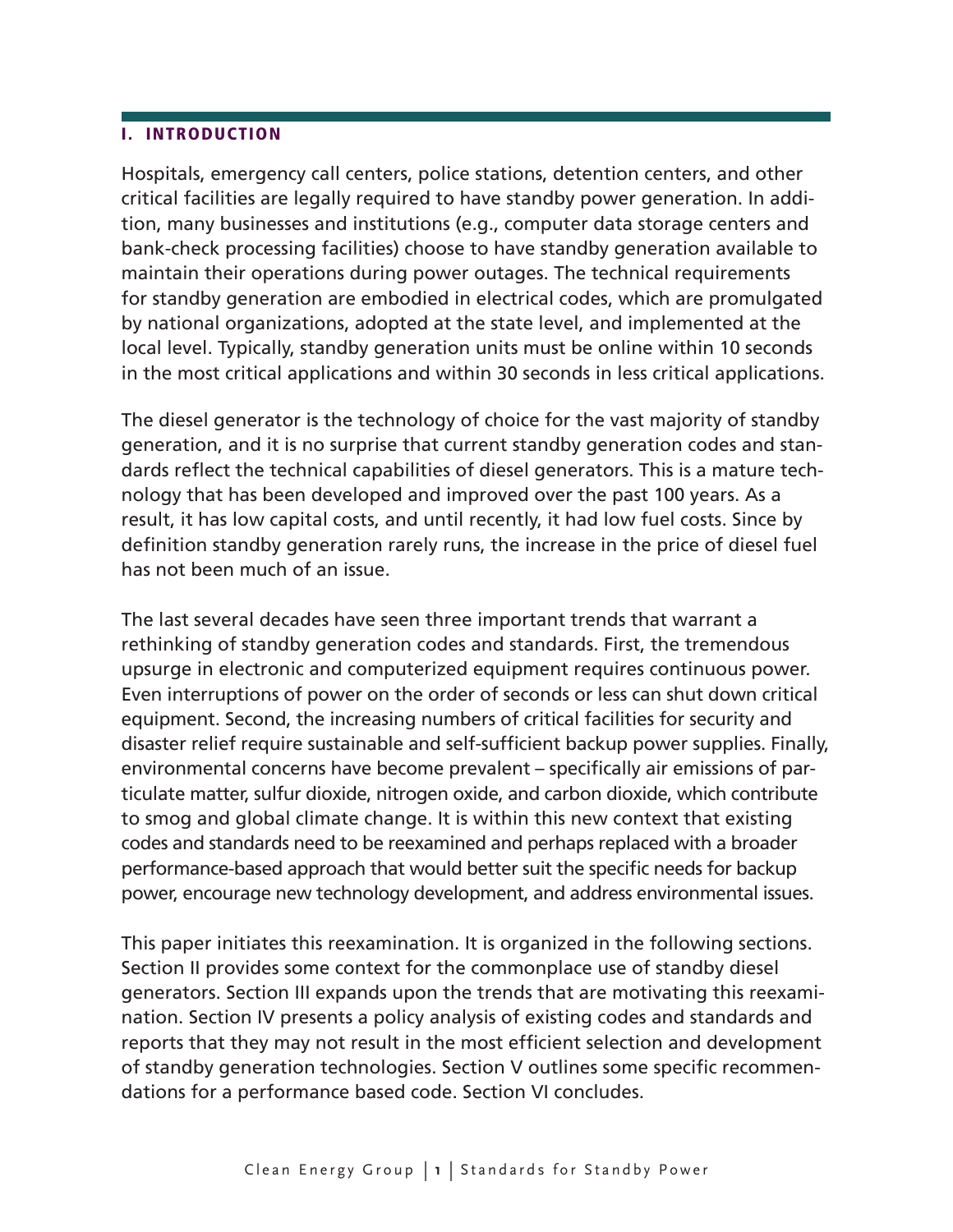#### II. Context of Standby generation

Standby generation is used in a variety of applications and is required in situations involving human health and safety. In the United States, approximately 80,000 mega-Watts (MW) of backup diesel-generating capacity exists, which is equivalent to approximately 10 percent of the nation's generation capacity.<sup>1</sup> In New Jersey, for example, there are approximately 6,700 diesel generators with a combined capacity of approximately 2,000 mega-Watts (MW), or an average of 0.3 MW (300 kilowatts, or kW) per diesel generator.2

An emergency generator produces backup electric power exclusively for use at the facility where it is located during an emergency when the primary power source is not available. Emergency generators are operated only during normal testing and maintenance or during emergencies. All public buildings by code must provide emergency power for lights and alarms, as well as for elevators if required for handicapped egress. Batteries can serve as the backup power source in smaller installations, but engineers typically provide an emergency generator for larger installations and when major electricity loads such as elevators are added. Emergency generators are required to start and take critical loads in 10 seconds upon loss of power.

In addition to code-defined emergency power, many facilities add capacity to the emergency generator with additional "mission critical" or standby generators. Hospitals are required to have two independent utility feeders as well as emergency generators. Since much of the entire facility is often considered a life safety or critical load, hospitals often have 50 to 100 percent of their peak electric power available from onsite generators. The typical building electric generator supplies 10 percent or less of the building peak electric load.<sup>3</sup>

Backup power supplies also help ensure against large financial costs due to the loss of power for many industries. For example, one study estimated that the cost of downtime to the cellular communications industry is \$41,000/hr, telephone ticket sales \$72,000/hr, credit card operations \$2,580,000/hr, and brokerage operations \$6,480,000/hr.<sup>4</sup>

Table 1 lists a variety of facilities with standby generation needs.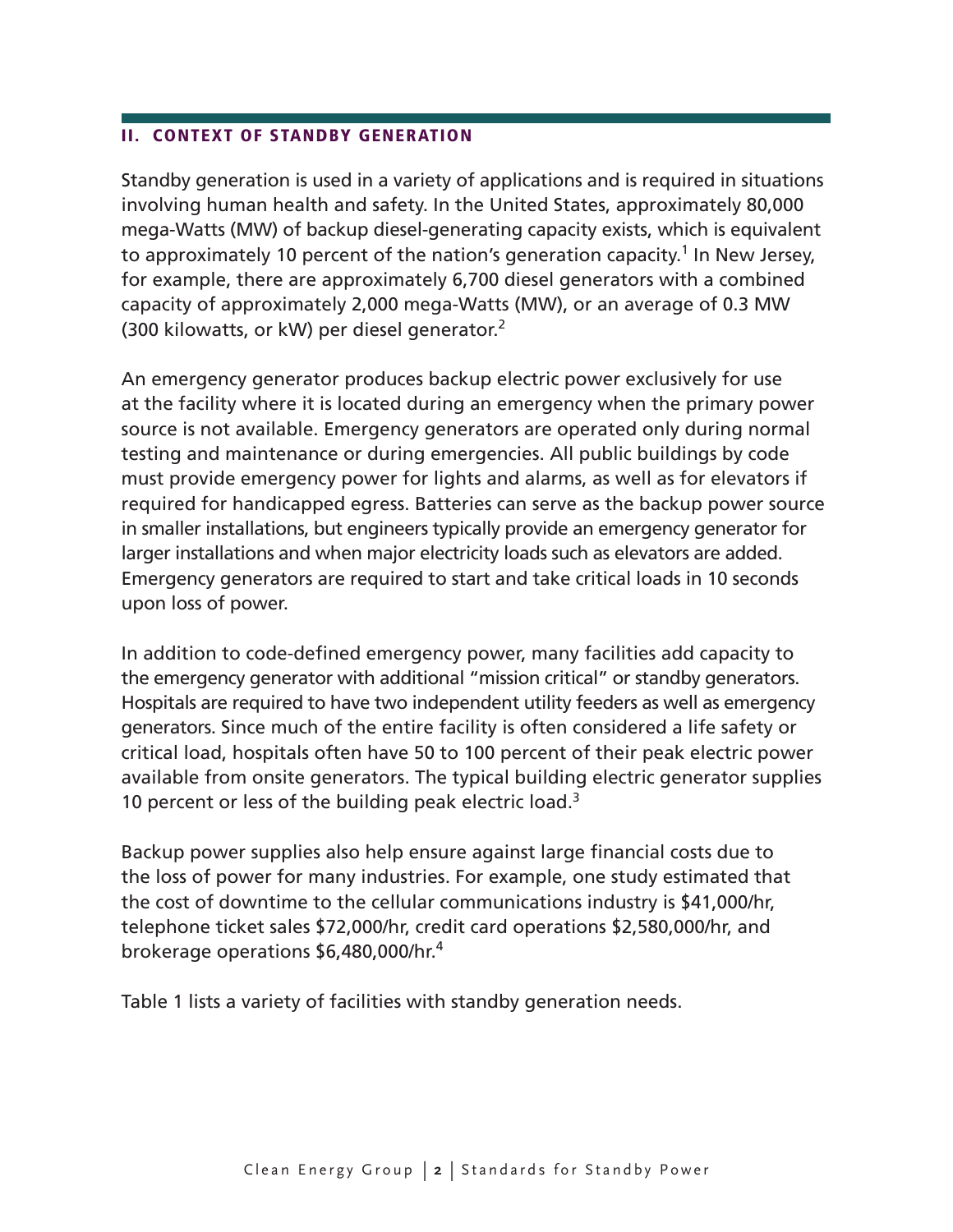#### Table 1: Critical Facilities $^5$

| <b>Type</b>                   | <b>Examples</b>                                                        |  |  |
|-------------------------------|------------------------------------------------------------------------|--|--|
| <b>Emergency Services</b>     | Police stations, fire stations, paramedic stations, emergency          |  |  |
|                               | communication transmitters                                             |  |  |
| <b>Water Systems</b>          | Water supply pumping stations, wastewater pumping stations and         |  |  |
|                               | treatment plants                                                       |  |  |
| <b>Transportation Systems</b> | Traffic intersections, aviation terminals and air traffic control,     |  |  |
|                               | railroad crossings, electric rail systems                              |  |  |
| <b>Medical Centers</b>        | Hospitals, nursing homes, mental health treatment facilities,          |  |  |
|                               | specialized treatment center (e.g., out-patient surgery, dialysis,     |  |  |
|                               | cancer therapy), rehabilitation centers, blood donation centers        |  |  |
| <b>Schools</b>                | Nursery schools, kindergartens, elementary schools, high schools,      |  |  |
|                               | colleges and universities, business and trade schools                  |  |  |
| <b>Day Care Operations</b>    | Registered facilities, sitter services, after-school centers           |  |  |
| <b>Senior Centers</b>         | Senior citizens centers, retirement communities                        |  |  |
| <b>Social Service Centers</b> | Homeless/transient shelters, missions and soup kitchens, shelters      |  |  |
|                               | (for youths, families, and battered persons), heating/cooling          |  |  |
|                               | shelters                                                               |  |  |
| <b>Detention Centers</b>      | Jails, youth detention centers                                         |  |  |
| <b>Community Centers</b>      | Libraries, civic centers, recreational facilities                      |  |  |
| <b>Public Assembly Struc-</b> | Stadiums, auditoriums, theaters, cinemas, religious facilities, malls, |  |  |
| tures                         | conference centers, museums                                            |  |  |
| <b>Hotels</b>                 | Hotels, motels, boarding houses                                        |  |  |
| <b>High-rise Buildings</b>    | Apartments, condos, commercial                                         |  |  |
| <b>Food Services</b>          | Restaurants, supermarkets, food processing facilities                  |  |  |
| <b>Industries</b>             | Hazardous material handling, computer centers, computer chip           |  |  |
|                               | manufacturing facilities, banks                                        |  |  |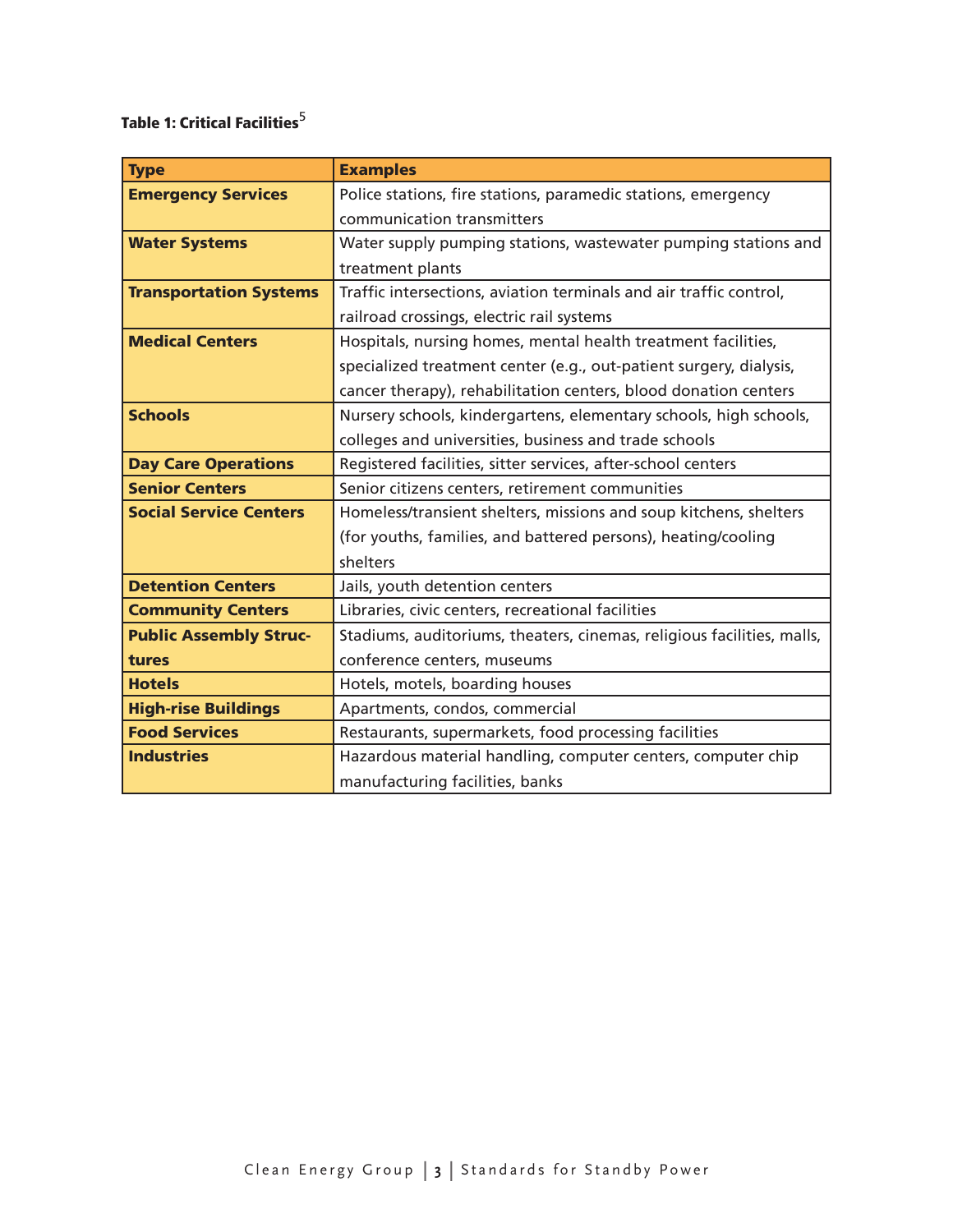#### III. Trends motivating a reexamination of standby generation codes and standards

Three important trends suggest revisiting standby generation policies: the need for standby generation is increasing (since September 11, 2001, security issues in particular have provided further impetus for increasing standby generation), advancing technology has produced alternatives to diesel generators, and environmental concerns are on the rise.

Mark Mills and Peter Huber point out the unique role the grid has in a modern society and discuss the need for increased standby generation.<sup>6</sup> A modern society's transportation, communication, energy, sanitation, and safety infrastructures depend on electricity. The blackout of August 2003, by no means the first major blackout in the nation's history, demonstrated yet again the consequences of large-scale loss of power. It affected an area populated by an estimated 50 million people. Other major blackouts occurred in 1965, 1977, 1996, 1997, and 2001, and each year thousands of small-scale power interruptions occur throughout the United States.

Table 2 lists major blackouts in North America.<sup>7</sup> It does not include interruptions of power due to distribution system failures, which are much more common but affect fewer people than large-scale blackouts on the transmission system. For instance, National Grid was fined \$8.8 million by the New York Public Service Commission for failure to satisfy its customer interruption standards and had more than 1.5 million customer interruptions of five minutes or longer.<sup>8</sup>

| <b>Date of Blackout</b> | <b>Region of North America</b>     |  |  |
|-------------------------|------------------------------------|--|--|
| 1965                    | Northeast, U.S. and Canada         |  |  |
| 1977                    | New York City                      |  |  |
| 1996                    | Western U.S.                       |  |  |
| 1997                    | Western U.S.                       |  |  |
| 2001                    | California                         |  |  |
| 2003                    | Midwest, Northeast U.S. and Canada |  |  |

#### Table 2: Major Blackouts in North America

Mills and Huber also note the digitization of modern society. For example, the number of server systems – powerful computers used in data centers and onsite facilities – has doubled to about 28 million worldwide since 2000.<sup>9</sup> Thirty years ago, the consequences of short interruptions of power (that is, five minutes or less)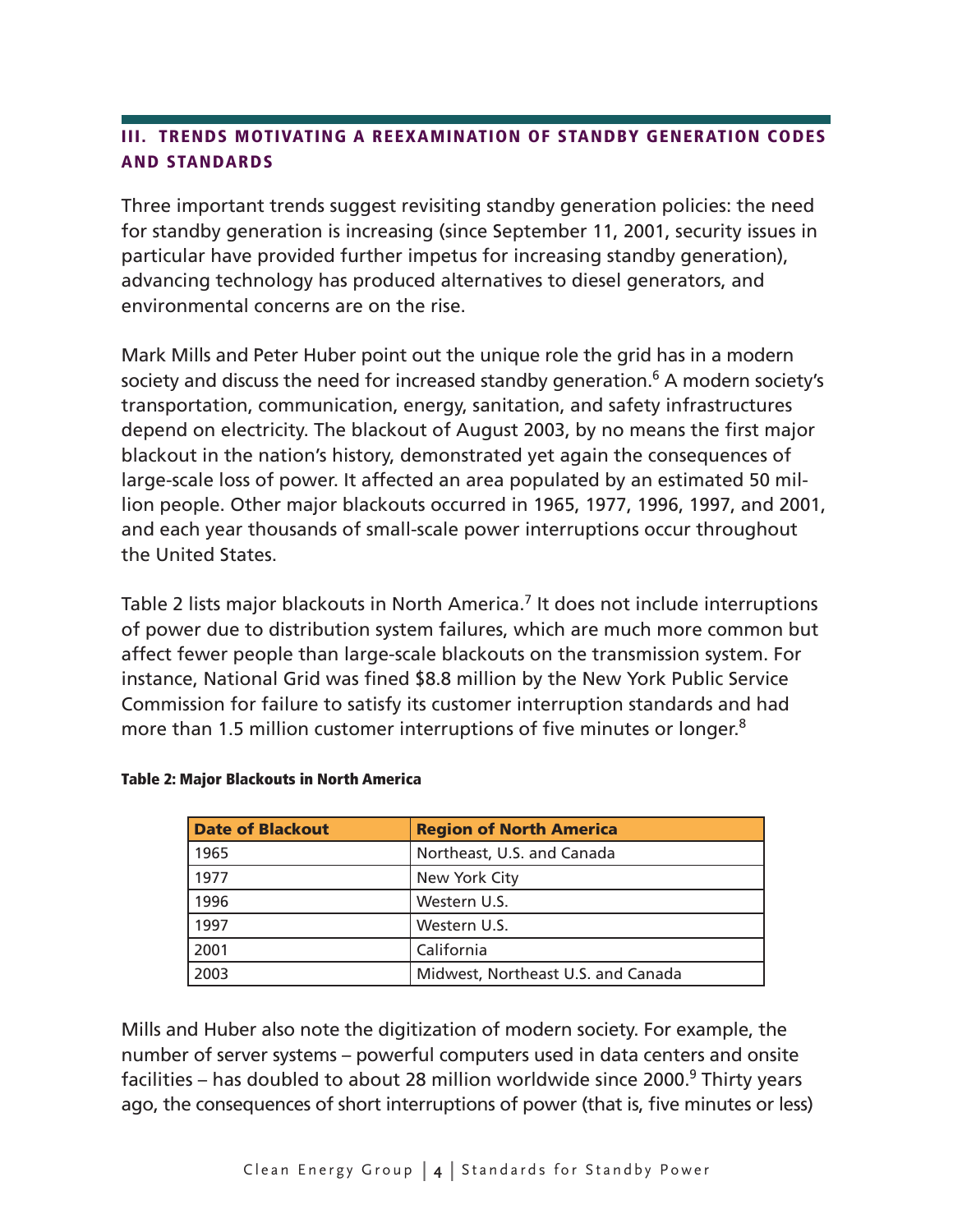were substantially less significant than they are today. Even shorter interruptions of power supplies of a minute or less can shut down electronic equipment such as computers, instrumentation, and other devices, requiring them to be manually rebooted and recalibrated. In many critical applications, the loss of equipment for even a minute poses human safety risks or has potentially catastrophic financial implications. One particular facility that processes checks would lose \$1 million a minute in revenue if it were to shut down.<sup>10</sup>

This digitization trend is accelerating just as the nation's electric transmission and distribution systems are rapidly approaching their limits. Investments in these systems have not kept pace with their depreciation. According to a recent press report, "Engineering experts now believe the nation is entering a period that could be marked by a dramatic increase in localized power outages unless considerably more is spent on replacing old and deteriorated lines."<sup>11</sup> This same report notes that utilities have been using equipment far beyond its intended life in order to keep costs down, and often equipment is run until it fails rather than replaced at the end of its intended life.

Although diesel generators are a mature technology, their performance and environmental emissions continue to improve. Nevertheless, diesel generators fail regularly.12 Experience from both the Federal Aviation Agency (FAA), which uses backup diesel generators for control towers, and the nuclear power industry, which uses them for power for critical safety systems when there is loss of offsite power, is not reassuring.13

Mills and Huber summarize the experience with reliability of diesel generators:

Some of the most pampered, carefully maintained backup diesel generators in the world reside at nuclear power plants. Yet about 1 percent of all nuclear-plant diesels fail to start when required, and fully 15 percent of the units will fail if run for 24 hours. The operators and regulators of nuclear power plants are well aware of these limitations, and most nuclear plants have three separate, independent emergency power systems for just that reason. Because they are much less well maintained, diesel generators at hospitals and many other sites have failure rates 10 times higher. The May 2000 FAA report (noted earlier) identified failure rates in some of their diesel-generator-based systems at air traffic control centers that approached the grid's failure rates. More importantly, the same study showed a doubling in the past decade of the mean-time-to-repair for standby power systems.<sup>14</sup>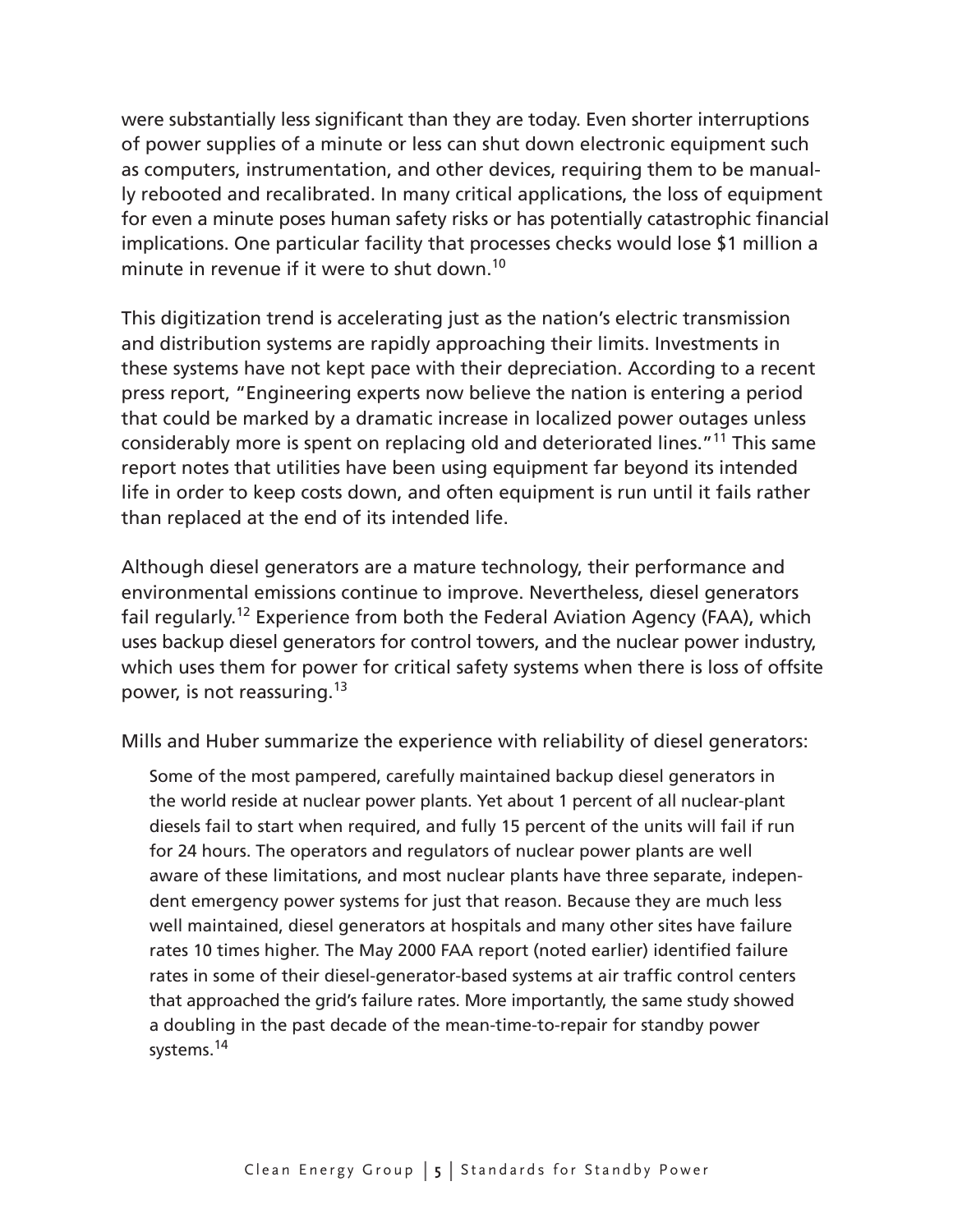Alternatives to diesel generators exist and, given their immaturity compared to diesel generators, are expected to improve substantially in cost and performance as technology advances. For example, fuel cells are becoming increasingly attractive. Fuel cells are very clean and quiet, although they depend on either large onsite fuel storage tanks or reliable supplies and transportation of offsite fuel. They can be powered by natural gas or hydrogen. When powered by hydrogen that is produced in a carbon-neutral manner, fuel cells emit only nitrogen oxide (NOx) at levels that are barely detectable. Natural gas and hydrogen fuel cells do not emit sulfur dioxide (SO<sub>2</sub>). Microturbines are lighter and quieter than diesel generators, almost as clean as fuel cells when fueled by natural gas, but are slightly less cost competitive than diesel generators. Like diesel generators, but not like fuel cells, microturbines use combustion to produce electricity. In some cases, solar power could be an alternative option.15

Table 3 provides costs comparison among different generation technologies. For very short-term power needs, on the order of minutes to hours, uninterruptible power supplies (UPS) and batteries are deployed. Since UPS and batteries only store power and do not produce it, they are not comparable to the technologies listed in Table 3.

| <b>Technology</b>       | <b>Size Range</b><br>(kW) | <b>Installed</b><br><b>Costs</b><br>(kW) | <b>Heat Rate</b><br>(Btu/kWH) | <b>Approximate</b><br><b>Efficiency (%)</b> | <b>Variable</b><br><b>0&amp;M</b><br>$(\frac{1}{2}/kWh)$ |
|-------------------------|---------------------------|------------------------------------------|-------------------------------|---------------------------------------------|----------------------------------------------------------|
| <b>Diesel Engine</b>    | $1-10,000$                | 350-800                                  | 7,800                         | 45                                          | 0.025                                                    |
| <b>Natural Gas</b>      | $1 - 5,000$               | 450-1,100                                | 9,700                         | 35                                          | 0.025                                                    |
| <b>Engine</b>           |                           |                                          |                               |                                             |                                                          |
| <b>Natural Gas</b>      | $1 - 5,000$               | 575-1,225                                | 9,700                         | 35                                          | 0.027                                                    |
| <b>Engine w/CHP</b>     |                           |                                          |                               |                                             |                                                          |
| <b>Dual Fuel Engine</b> | $1-10,000$                | 625-1,000                                | 9,200                         | 37                                          | 0.023                                                    |
| <b>Microturbine</b>     | $15 - 60$                 | 950-1,700                                | 12,200                        | 28                                          | 0.014                                                    |
| <b>Microturbine w/</b>  | $15 - 60$                 | 550-1,700                                | 11,000                        | 28                                          | 0.014                                                    |
| <b>CHP</b>              |                           |                                          |                               |                                             |                                                          |
| <b>Combustion</b>       | 300-10,000                | 700-2,100                                | 11,000                        | 31                                          | 0.024                                                    |
| <b>Turbine</b>          |                           |                                          |                               |                                             |                                                          |
| <b>Combustion</b>       | 300-10,000                | 700-2,100                                | 11,000                        | 31                                          | 0.024                                                    |
| <b>Turbine w/CHP</b>    |                           |                                          |                               |                                             |                                                          |
| <b>Fuel Cell</b>        | 100-250                   | $5,500+$                                 | 6,850                         | 50                                          | $0.01 - 0.05$                                            |
| <b>Photovoltaics</b>    | $0.01 - 8$                | 8,000-13,000                             |                               | n/a                                         | 0.002                                                    |
| <b>Wind Turbine</b>     | $0.2 - 5,000$             | 1,000-3,000                              | $-$                           | n/a                                         | 0.010                                                    |

#### Table 3: Distributed Generation Cost Comparison $^{16}$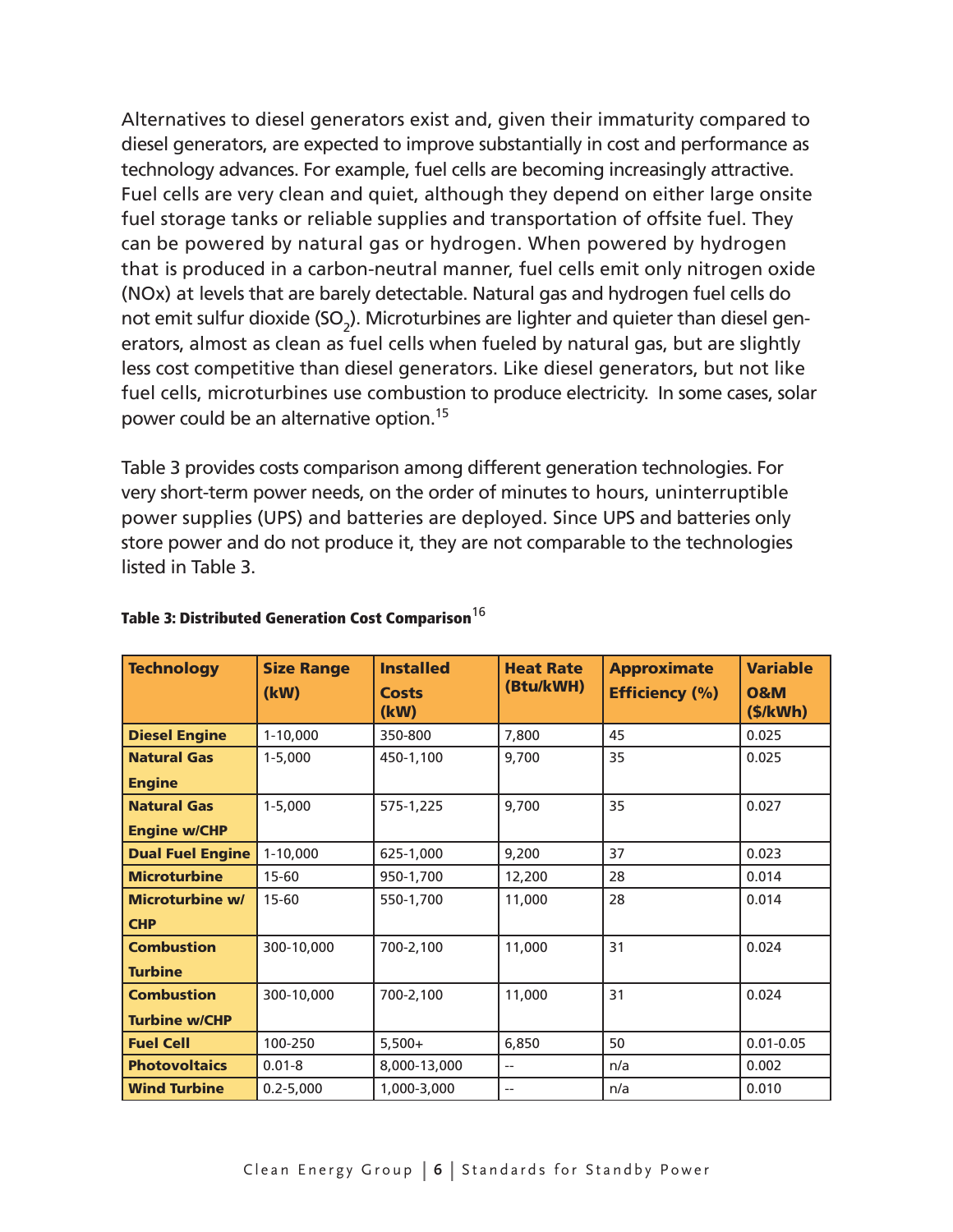Table 4 shows a range of emissions from diesel generators, and Table 5 shows nitrogen oxide (NOx) and particulate matter of 10 microns (PM10) for some alternatives to diesel generators.17 Note that pollutant emissions from diesel generators are much higher than the alternatives. As a result, the Southern California Air Quality Management District exempts fuel cells from requiring a written air permit.<sup>18</sup>

| <b>Pollutant</b>      | <b>Low Range (lb/MWh)</b> | <b>High Range (lb/MWh)</b> |
|-----------------------|---------------------------|----------------------------|
| <b>NO<sub>x</sub></b> | 5.9                       | 17.1                       |
| <b>PM</b>             | 0.74                      |                            |
| CO                    | 1482                      | 1700                       |
| CO                    | 7.6                       | 30                         |
| VOC                   | 0.73                      |                            |
| SO                    | 0.3                       | 0.5                        |

#### Table 4: Ranges of Pollutant Emissions from Diesel Generators

#### Table 5: Emissions of NOx and PM10 for Some Alternatives to Standby Diesel Generators

| <b>Alternative</b>                  | NOx (lb/MWh) | PM10 (lb/MWh) |  |
|-------------------------------------|--------------|---------------|--|
| Lean Burn IC Engine                 |              | 0.4           |  |
| <b>Small Gas Turbine</b>            | 0.2<br>1.1   |               |  |
| Microturbine                        |              | 0.09          |  |
| Rich Burn IC Engine w/catalyst      | 0.6          | 0.4           |  |
| <b>Combined Cycle Gas Generator</b> | 0.06         | 0.04          |  |
| Phosphoric Acid Fuel Cell           | 0.03         | $\mathbf{I}$  |  |
| Solid Oxide Fuel Cell               | 0.01         |               |  |

During the 2001 California electricity shortage, diesel-fueled backup generators supplied 1,537 MW or 18.8 percent of that state's power reduction needs. An extensive study of these events found that ozone levels were likely to be reduced near the operation of the generators but increased downwind of the diesel generators.<sup>19</sup> It did find that the use of these generators at the present rate and extent of electricity should not pose a threat to public health, except in rare cases where a generator is located in an enclosed area near sensitive populations.<sup>19</sup> That being said, the study also noted that exposure to diesel particulate from backup generators can produce cancer risks greater than 10 in 1 million, which many regulatory agencies consider unacceptable.<sup>21</sup>

Another important soft technological development is the development of probabilistic risk analysis (PRA). This analytical tool, which has several names and variations, systematically identifies, describes, and assigns probabilities or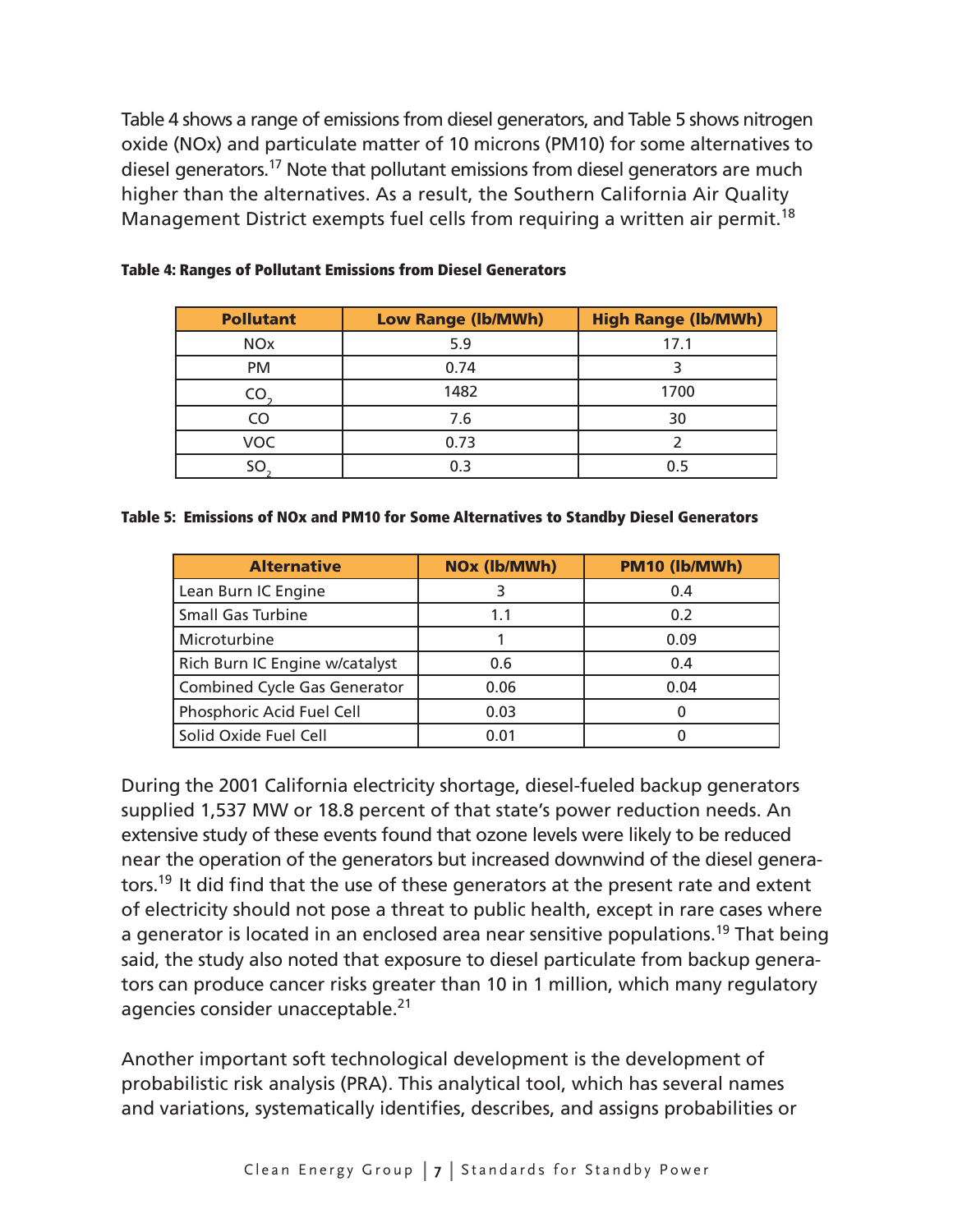frequencies to sequences of events that lead to loss of power to critical facilities. PRA has dramatically improved the ability to analyze low-risk, high-consequence events (it is flexible enough to apply to any such event), reduce their frequency, and improve responses. $^{22}$  It can also be used to quantify the relative uncertainties of various sequences that lead to loss of power, which further helps in preventing and responding to these situations.

With a wider variety of options to employ and improved hard and soft technologies, standby diesel generators may no longer be the preferable option in many critical power applications. Case-by-case analysis of particular applications and their context may be appropriate, rather than the typical one-size-fits-all approach. A tailored approach is further necessary to address environmental concerns: although standby generation runs only when needed (which is relatively infrequent), the emissions from diesel generators may not be acceptable in many cases. For example, a fuel cell has provided electricity to a police station in New York's Central Park since 1999. There is no grid power available, and the exhaust and noise generated from operating diesel generators around the clock would be unacceptable.

#### IV. Policy analysis of standby generation codes and standards

From a policy perspective, standby generation codes and standards present two important questions. The first is whether some type of regulatory intervention is necessary. If intervention is necessary, the second question asks what type is appropriate.

The first question can be answered quite readily. Society relies upon extensive public health and safety regulation of drugs, food, buildings, consumer products, and in many other areas. In an economic policy context, building owners do not bear all the costs of the consequences when a building loses power. Consequently, without government intervention, they would under invest in backup power supplies. Furthermore, society insists that its buildings are safe, and its members are not expected to conduct extensive safety investigations prior to entering public places. Thus, government intervention is necessary to ensure sufficient levels of standby power.

The question now turns to what type of policy intervention is appropriate. Again, using an economic framework, there are two major categories of intervention. The first is command-and-control intervention, which has two subcategories: technology-based and performance-based regulations. The second category of intervention is market-based. A technology-based standard specifies the equipment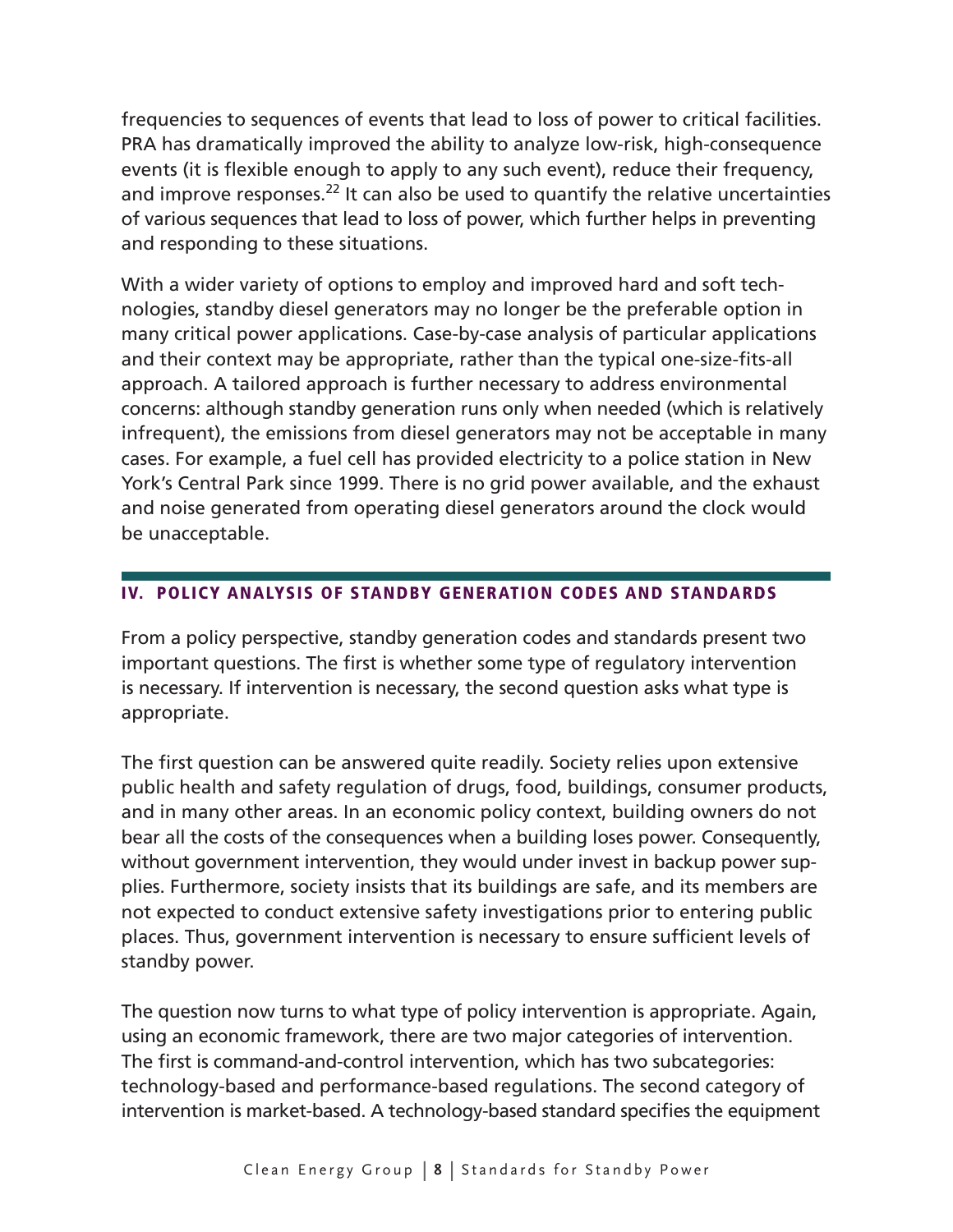or method to be used to achieve the desired emission reduction. In contrast, a performance-based standard stipulates the performance to be satisfied but not the technology. In the context of regulation, current standby generation regulations are a performance standard (although perhaps in name only) because they stipulate that the standby source of power must be able to come online within 10 seconds for critical applications or 30 seconds for non-critical ones. These requirements are not based on the electrical loads of the building but on the time it takes to start a diesel generator. In other words, the performance standard is written around the technical capabilities of diesel generators, which in effect converts it to a technical standard. Engineers can always comply with the standard by selecting a diesel generator, so in many cases they see no reason to investigate or select an alternative technology that can be online in less than 10 seconds, particularly if that alternative is more expensive or less familiar.

In general, performance standards yield greater social value than technical requirements because the increased flexibility of performance standards allows for the same level of public benefits (e.g., improved power reliability, lower costs, and emissions reductions) than would occur with a technical standard. Performance standards also encourage more innovation than technology standards. If a firm were to develop a new technology that achieves the performance standard at a lower cost, it could use that new technology and save money, which it could not do under a technology standard. According to three analysts, "Flexible policy instruments, based on economic incentives rather than mandatory compliance methods, are more likely to encourage the development and implementation of cost-effective technology."23

Under the current codes and standards for standby generation, the performance standard is too narrow. Even excluding the argument that the current code is, in effect, a technology requirement, existing performance standards are not based on the needs of a particular building and the functions within that building. For instance, perhaps the performance standard for a hospital should be that power loss to critical equipment that results in its shutdown or loss of function must occur less than one time in a thousand years.<sup>24</sup>

This type of performance standard (used only as an illustration) is technologyneutral. Moreover, with the development of PRA (described in the previous section), compliance with such performance standards can be evaluated. The performance standard would be written based on the needs of the facility, not around the capability of a particular technology. Today's codes and standards for backup power supplies do not address what policymakers really want to achieve, which is to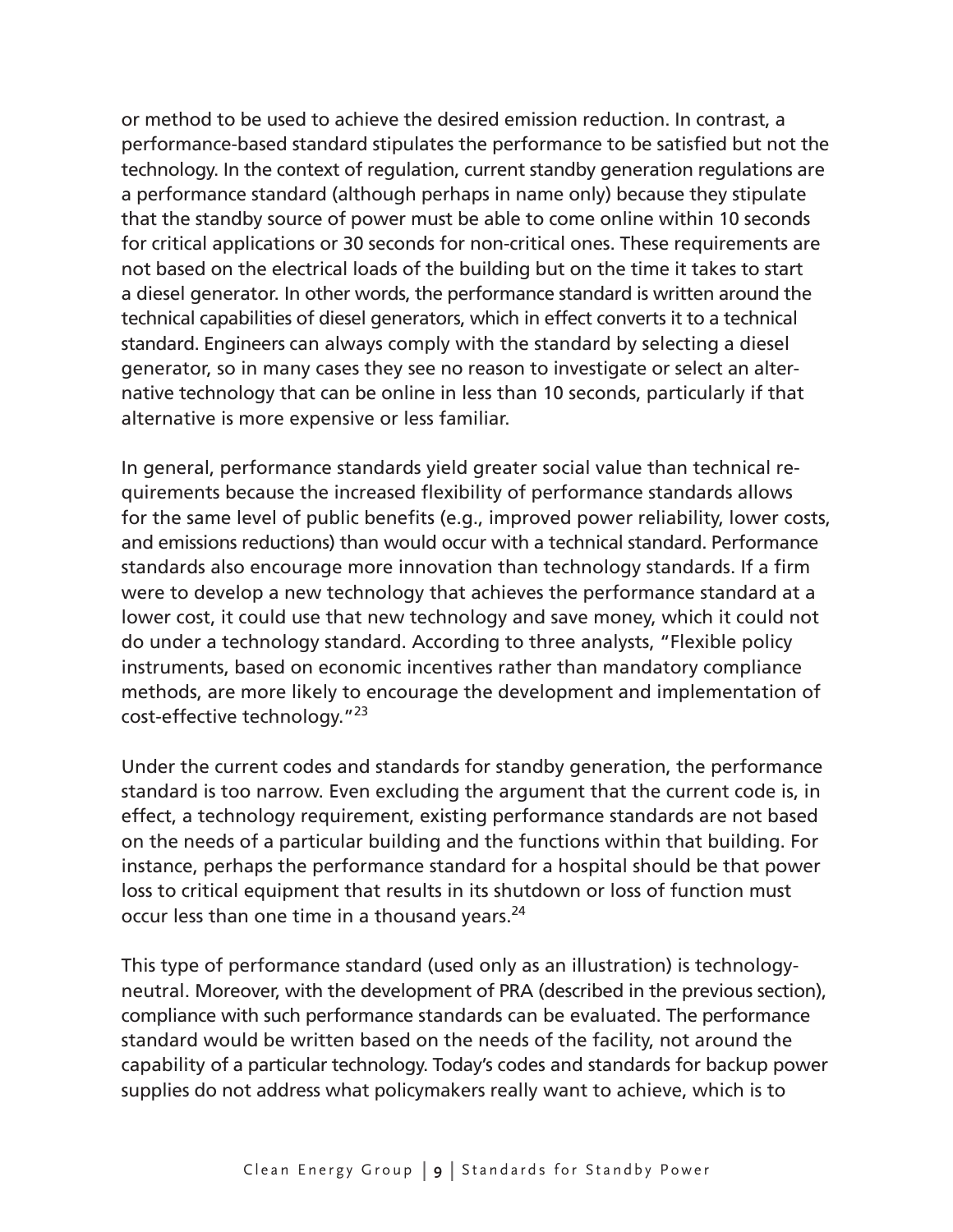reduce the probability of power outages in critical facilities to below some threshold, based on risk analysis. Addressing this issue may speed the opening of the backup power supply industry to new and superior technologies.

A market-based mechanism, like cap and trade, would not be appropriate for standby generation. With legislative origins in the Clean Air Act Amendments of 1977, "cap and trade" refers to regulatory programs under which the government sets a cap on the volume of harmful emissions (e.g., carbon dioxide) that will be permitted and then distributes the rights to emit (called allowances, permits, or credits), which firms are then free to buy or sell. For positive externalities, such as standby power, a "floor and trade" mechanism would allow excess backup power at one location to be "traded" to meet a shortfall at another location, which clearly makes no sense. Thus, a standard economic analysis suggests that performance standards are most appropriate for standby generation.

The analysis above implies a strong assumption regarding the ability of markets to create new, socially desirable technologies to replace less desirable existing ones. There are two components to this assumption. First, society may under invest in socially optimal technology generally and in environmentally beneficial technologies in particular.<sup>25</sup> In the case of standby power technologies, this under investment problem is likely exacerbated by standby generation codes and standards that favor diesel generators. Second, there may be technological lock-in, a phenomenon described by Cowan and Hultén:

The path that leads to the lock-in of a technology often starts with a small historical event or sequence of such events. The historical event is often an accident, a haphazard marketing gadget or a political problem demanding immediate action. In standard models of path-dependence an initial advantage gained by one technology can create a snowballing effect, based on learning-by-doing, learning-by-using and learning-about-pay-offs, which quickly makes the technology preferred to others.<sup>26</sup>

Cowan and Hultén argue that technology lock-in may also prevent the development of competing technologies, and that the path of a particular technology depends on technical, economic, and political decisions that develop gradually.<sup>27</sup>

Some theorists believe that technology lock-in can and does occur, resulting in the continued use of some technologies despite the availability of superior technologies, and that this may be a particular problem with respect to environmental protection.28 There is good reason to believe that this possibility exists with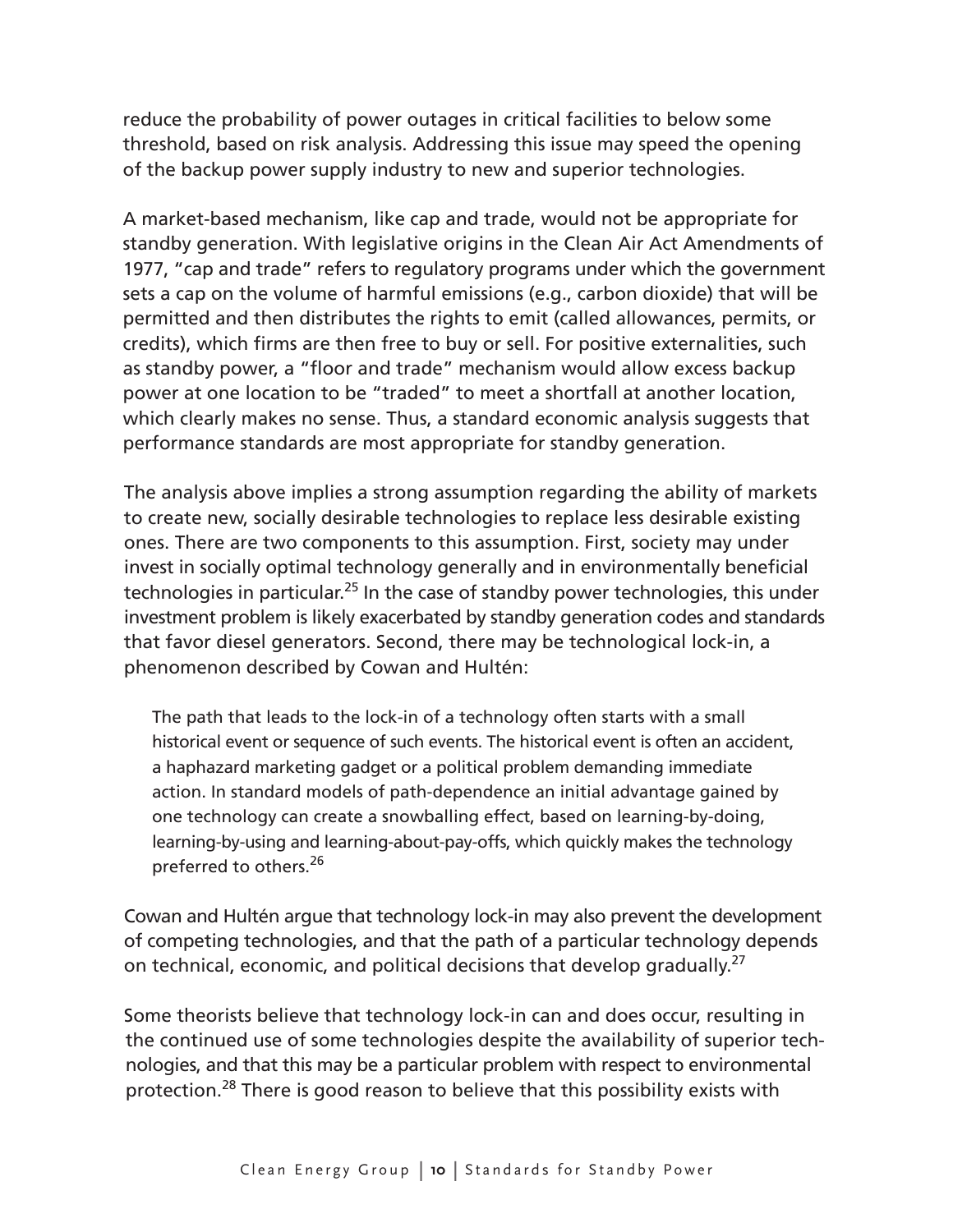respect to backup power supplies because in many applications, the demand is required by governmental regulation written with a particular technology (diesel generators) in mind.

Complementing the analysis above, the societal benefits of improving the reliability of power supplies and of addressing global climate change and other environmental issues suggest that public policymakers should consider policies that accommodate and even promote technological advances in backup generation. Recent reports by the Intergovernmental Panel on Climate Change (IPCC)<sup>29</sup> and others, along with a political shift in Washington, have elevated the issue of global climate change. A host of emerging, less-polluting distributed generation technologies are expanding the options and performance potential of backup power supplies. Two analysts caution against focusing on short-term cost efficiencies to the detriment of developing more advanced technologies and conclude that without these new technologies, stricter emission reduction targets may not be feasible.<sup>30</sup>

Several independent reasons support the reconsideration of existing standby generator codes and standards. First, such standards are, at best, a narrow performance standard, if not a de facto technology standard. Thus, existing policies provide insufficient incentives for industry to develop and for users to adopt new and advanced standby generation technologies. Second, besides the likely societal under investment in beneficial new technology in general, technological lock-in is a distinct possibility with respect to diesel generators. Finally, pollution control and global climate change may require fundamental changes in generation technology, which could be enhanced by developing and deploying alternatives to the diesel generator.

#### V. New standards for consideration

There are several approaches to revising the existing backup supply standards to be more performance based. Three approaches are outlined here that would require further refinement if adopted.

A. Combined Utility and Backup Power. The broadest approach would be an overall performance standard encompassing utility and backup power supplies. These two systems combined would have to satisfy a performance standard regarding the availability of power to the load. $31$  A more reliable utility power supply would reduce the backup supply requirement and vice-versa. This broad approach allows for the most flexibility in meeting a required minimum level of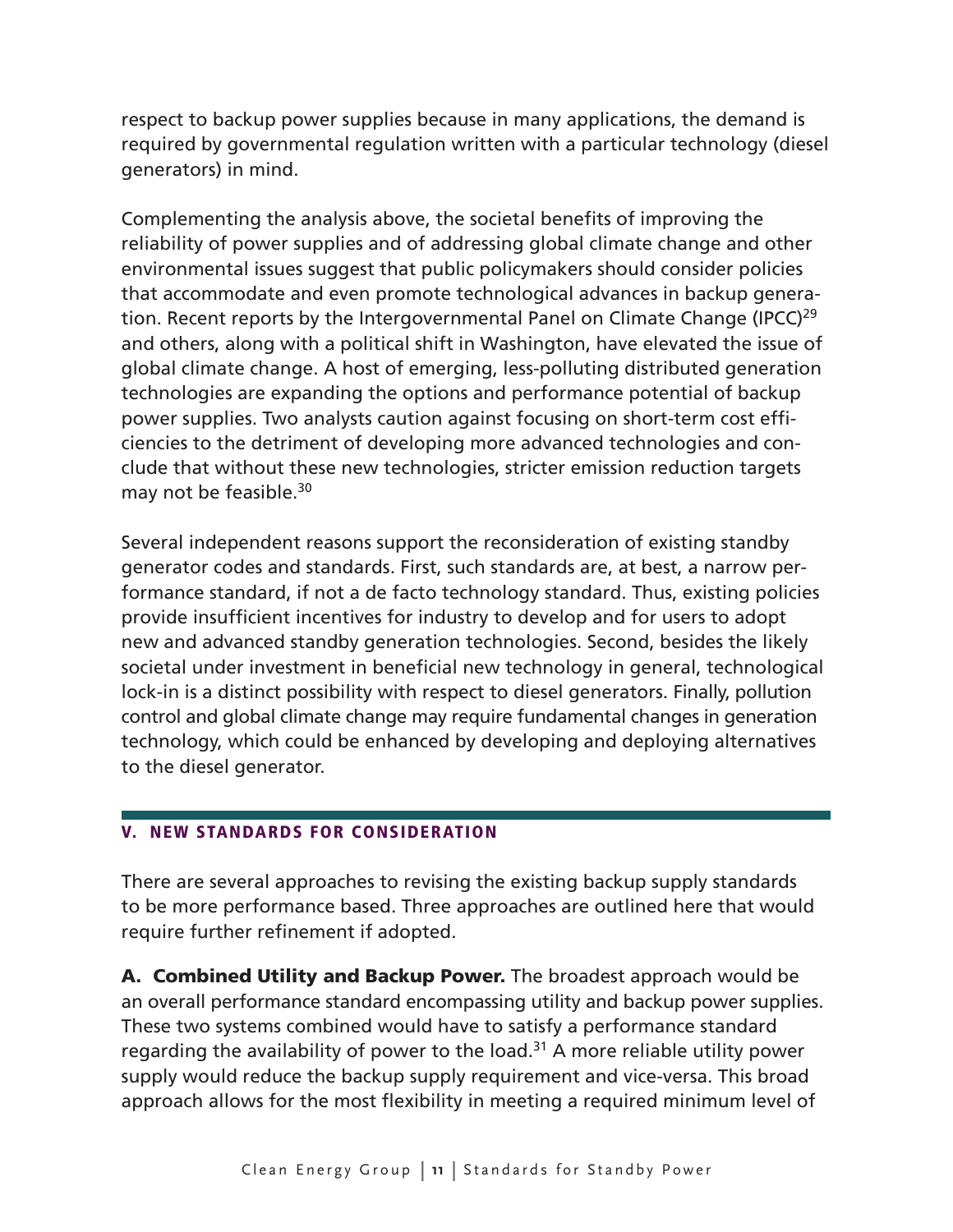power availability, enabling building owners and their backup power supplies to pursue more innovative and cost-effective solutions than otherwise. The power availability requirements may be different for different types of loads, such as hospitals versus commercial buildings. One limitation of this approach is that it requires data from utilities regarding power availability to each load.

*Using this broad approach, the performance metric of interest is the availability of the combined utility and standby power system. Availability is the percentage of time that power, whether utility or standby, is available to the facility in sufficient quantities and quality to run critical loads, such as emergency lights.*<sup>32</sup> *A minimum level of availability would be mandated and could be verified based upon actual system performance and using PRA techniques described in Section III.*

**B. Backup Power Approach.** Another approach is to apply the performance standard just to the backup power supply. In this case, the performance of utility power is not considered. The selection, design and operation of the standby power system would be based upon its ability to satisfy the standby performance requirement. This would allow for flexibility within choices for standby power systems, but would not permit optimizing the standby power system based upon the performance of the utility power system. This reduced flexibility compared to the broad approach outlined previously does have the advantage of avoiding the analysis of the availability of utility power.

*If a performance standard were to apply only to the standby power system, the performance metric that could be used is the probability that standby power is available when utility power is not available in sufficient quantities and quality to operate critical loads. The standby system only provides a service if it works when utility power is not available. Associated with this performance metric would be a minimum threshold that the standby power system would have to satisfy. Verification that the standby system met this threshold could be based upon actual system performance and PRA.*

C. Technology Based Performance Standards. Finally, a technology standard for each type of standby power technology could be developed. This approach would be the least flexible but would avoid some of the administrative complexities of verifying a performance standard.

Regardless of which approach is taken, consideration should be made for the possibility of a fundamental change in the electric power system from a centralized generation station model as the primary source of power backed up with standby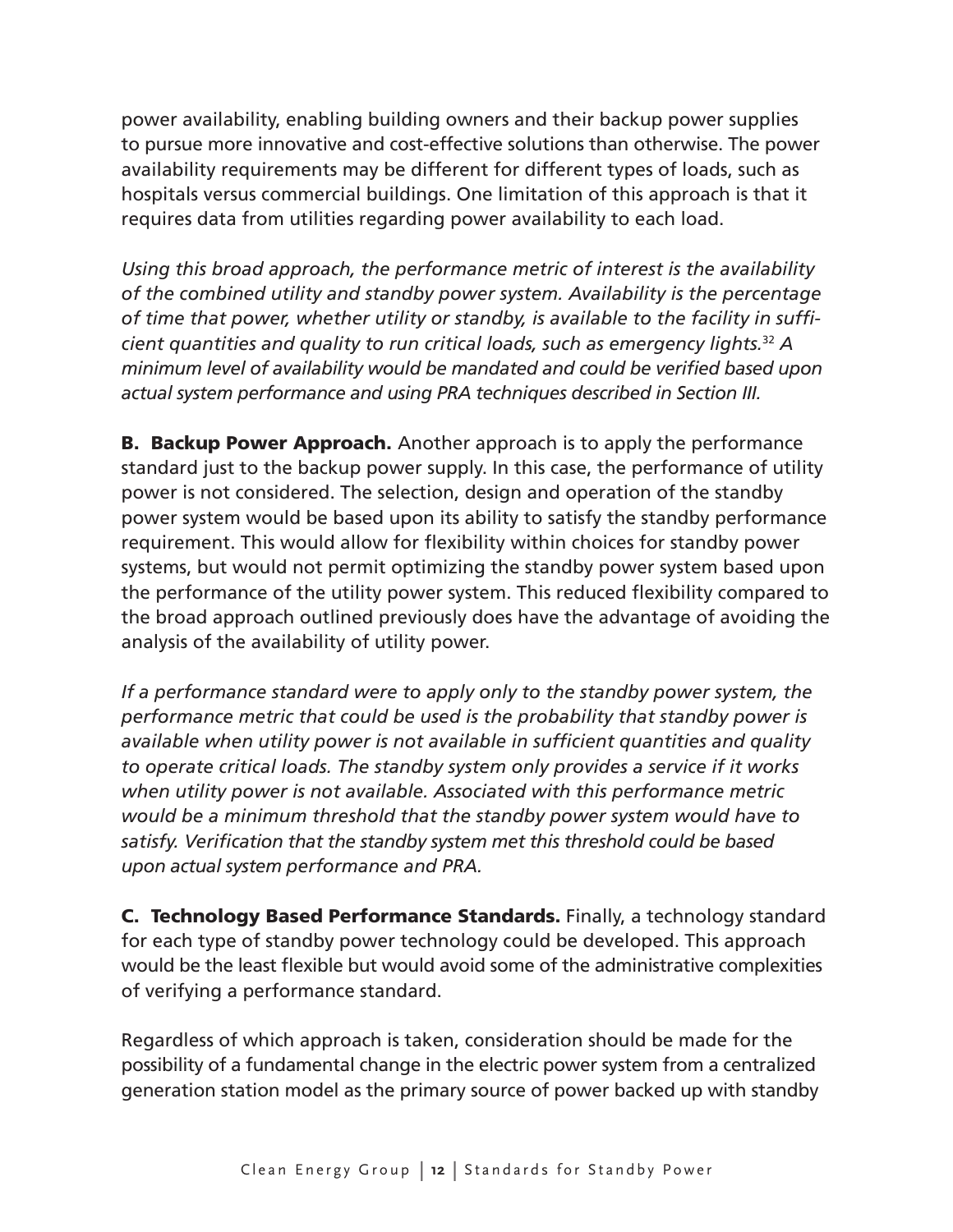generation, to one in which distributed generation is the primary source of power backed up with utility power. In this latter model, distributed generation is running all the time and if it is unavailable, utility power immediately takes over.<sup>33</sup> There is no ten-second-transition time between the failure of the primary source of power and the provision of backup power. As discussed in Section III, the increased digitization of electric loads may result in a ten-second transition time being too long. In addition, the grid of the future may be self-healing and able to draw upon distributed generation not located at the load to provide backup power supply.

#### VI. Conclusion

Standby generation policies have centered on narrow performance standards crafted with diesel generators in mind. The context that led to the use of diesel generators as the standard technology for backup power supplies has changed. Environmental concerns, development of new competing technologies, and the digitization of the economy individually and collectively suggest that policymakers need to revisit standby generation codes and standards. In this changing and broader context, establishing meaningful performance-based standards for standby generation should be given serious consideration. Either a broad or narrow performance standard or technology-specific standards could be developed for alternatives to diesel generators. As the context and technology of standby power change, so too must public policy including the very codes and standards that are designed to ensure society's safety.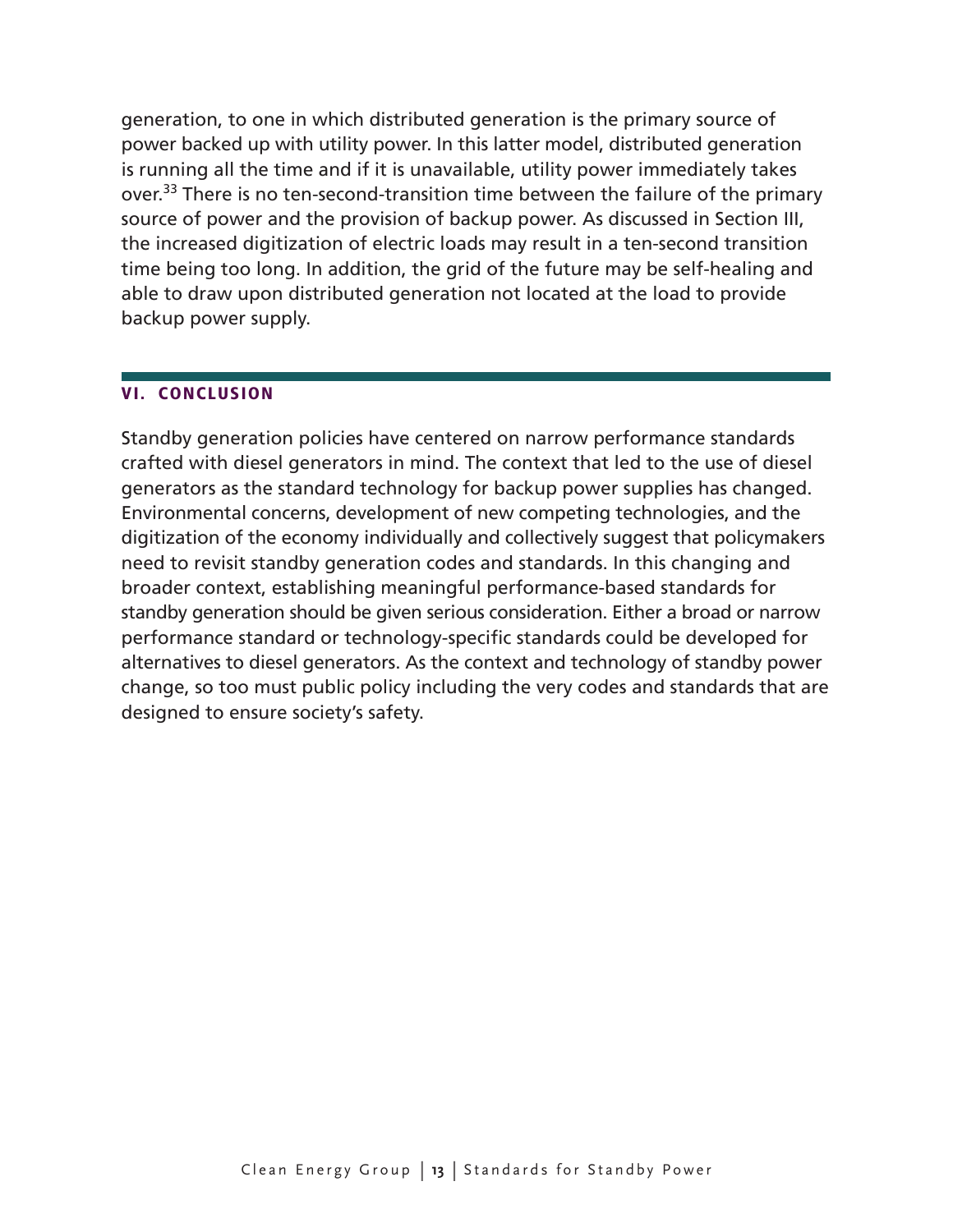#### **REFERENCES**

Bluestein, J., Horgan, S. Eldridge, M. M., "The Impact of Air Quality Regulations on Distributed Generation," National Renewable Energy Laboratory, Golden CO, October 2002.

Callan, S.J., Thomas, J.M., *Environmental Economics & Management: Theory, Policy and Applications*, 3rd Edition, Thomson South-Western, 2004.

Carlton, J., "Slowing the Data-Center Power Drain," *Wall Street Journal*, December 21, 2006, p. B4.

Carrillo-Hermosilla, J., "A Policy Approach to the Environmental Impacts of Technological Lock-in," *Ecological Economics*, Vol. 58, Issue 4, July 2006, pp. 717-742.

Cowan, R., "Nuclear Power Reactors: A Study in Technological Lock-in," *The Journal of Economic History*, Vol. 50, No. 3, Sep., 1990, pp. 541-567.

Cowan, R., Hultén, S., "Escaping Lock-in: the Case of the Electric Vehicle," *Technology Forecasting and Social Change*, 1996.

Department of Energy, Metropolitan Mayors Caucus, City of Chicago, *Chicago Metropolitan Area Critical Infrastructure Protection Program: Critical Infrastructure Assurance Guidelines For Municipal Government Planning For Electric Power Disruptions*, February 2001.

Golay, M. W., Dulik, J. D., Felder, F. A., Utton, S. M. *Project on Integrated Models, Data Bases and Practices for Risk-Informed, Performance-Based Regulation of Nuclear Power Plants: Final Report*, MIT-ANP-TR-060, December 1998.

Haimes, Y. Y., *Risk Modeling, Assessment, and Management*, 2nd Edition, John Wiley & Sons, Inc., 2004.

Hirst, E., "US Transmission Capacity: Present Status and Future Prospects," Edison Electric Institute, Washington DC, June 2004.

Greenberg, M., Mantell, N., Lahr, M., Felder, F., and Zimmerman, R., "Short and Intermediate Economic Impacts of a Terrorist-Initiated Loss of Electric Power: Case Study of New Jersey," *Energy Policy*, 35, 2007, pp. 722-733.

Federal Aviation Administration, *Power Systems Sustained Support: Investment Analysis Report*, May 23, 2000.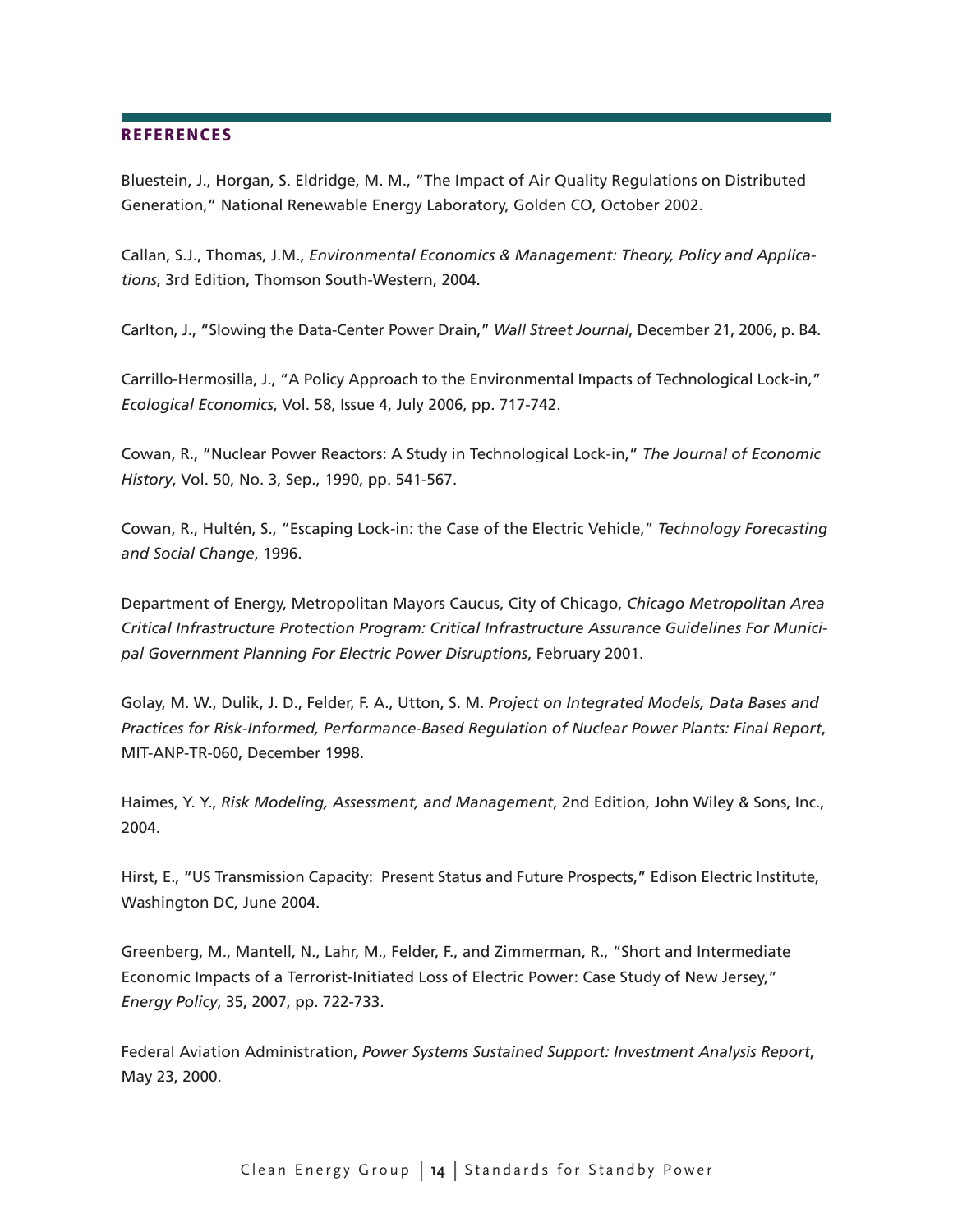Jaffe, A.B., Stavins, R.N., "A Tale of Two Market Failures: Technology and Environmental Policy," *Ecological Economics*, 54 (2005), pp. 164-174.

Jaffe, A.B., Newell, R.G., Stavins, R.N., "Environmental Policy and Technological Change," *Environmental and Resource Economics*, 22 (2002), pp. 41-69.

Jaffe, A.B., Newell, R.G., Stavins, R.N., "Technology Policy for Energy and the Environment," *National Bureau of Economic Research*, Innovation Policy and the Economy Meeting, April 15, 2003.

Liebowitz, S. J., Stephen E. Margolis, *Journal of Law, Economics, & Organization*, Vol. 11, No. 1 (Apr., 1995), pp. 205-226.

Mills, M. P. Huber, P., *Critical Power*, mimeo, The Digital Power Group, August 2003.

Reid, E. A., Treadway, N., "The Role of the Federal Government in Distributed Energy," CAEM, Distributed Energy Task Force, 2002.

Rickerson, W., Colson, C., "Montana firefighters see benefit of PA," *Renwables Energy Focus*, November/Deceomber 2007, pp. 50-53.

Sandén, B. A, Azar, C., "Near-term Technology Policies for Long-term Climate Targets – Economy Wide Versus Technology Specific Approaches," *Energy Policy*, Vol. 33, Issue 12, August 2005, pp. 1557-1576.

Singh, V., *Blending Wind and Solar Into The Diesel Generator Marke*t, Renewable Energy Policy Project, Winter 2001, No. 12.

Smith, R., "Aged Equipment Sends a Jolt Through Strained Power Industry," *Wall Street Journal*, August 18, 2006, p. A1.

University of California, Riverside Bourns College of Engineering – Center for Environmental Research and Technology, *Air Quality Implications of Backup Generators in California, Volume One: Generation Scenarios, Emissions and Atmospheric Modeling, and Health Risk Analysis*, March 2005.

Unruh, G. C., "Understanding Carbon Lock-in," *Energy Policy*, Vol. 28, Issue 12, Oct. 2000, pp. 817-830.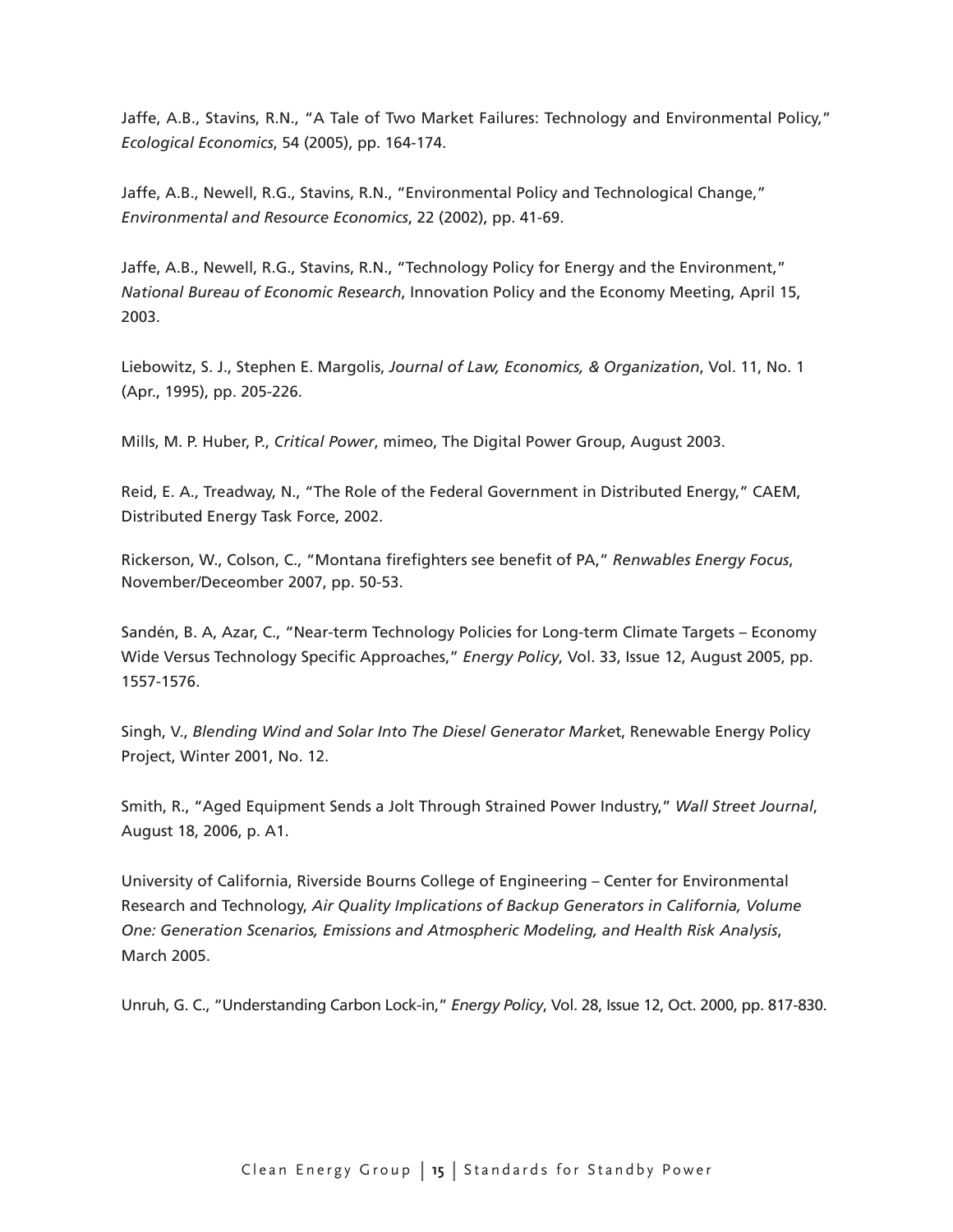#### **ENDNOTES**

- 1 Mills and Huber, 2003, p. 2. Singh, 2001, p. 3, reports that in 1996 there were 102,000 MW of diesel generators of all types, not just standby, and that their growth rates are between 1.7 and 2.6 percent each year.
- 2 Based upon an email from Joseph Sullivan of the New Jersey Board of Public Utilities.
- 3 See the National Electric Code, Article 700 Emergency Systems and the National Fire Protection Association (NFPA) 110A, Stored Electrical Energy Emergency and Standby Power Systems. In addition, discussions with multiple experts confirmed the statements in this paragraph.
- 4 Bluestein *et al*, 2002, p. 11.
- 5 Based upon modified versions of *Critical Power,* 2003, p. 14 and Department of Energy, 2001.
- 6 *Critical Power*, 2003.
- 7 For a more complete listing of U.S. power outages since 1992, see the North American Reliability Corporation Disturbance Analysis Working Group annual reports at http://www.nerc. com/~filez/dawg-disturbancereports.html.
- 8 Buffnews.com Nov. 8, 2007.
- 9 Carlton, 2006.
- 10 Based upon the author's confidential consulting experience.
- 11 Smith, 2006. See also Hirst, 2004.
- 12 *Critical Power*, 2003, p. 39.
- 13 See *Critical Power,* 2003, p. 39, Golay, et. al., 1998, and FAA, 2000.
- 14 *Critical Power*, 2003, p. 39.
- 15 Rickerson and Colson, 2007, pp. 50-52 and Clean Energy Group, "Energy Security & Emergency Preparedness: How Clean Energy Can Deliver Reliable Power for Critical Infrastructure and Emergency Response Mission," October 2005 at *http://www.cleanegroup.org/Reports/CEG\_Clean\_Energy\_Security\_Oct05.pdf.*
- 16 Bluestein, et al, 2002, p. 9.
- 17 See University of California, 2005, pp. A-2 and 31, respectively.
- 18 Rule 219 (b)(3), available at *http://www.aqmd.gov/rules/reg/ reg02/r219.pdf.*
- 19 University of California, 2005, p. viii.
- 20 University of California, 2005, p. 7.
- 21 University of California, 2005, p. viii.
- 22 See, for example, Haimes, 2004.
- 23 Jaffe *et al*., 2003.
- 24 For hospitals, there is no such performance-based standard, only the requirement to have backup generation described above.
- 25 Jaffe et al., 2003, p. 28.
- 26 Cowan and Hultén, 1996, p. 3.
- 27 Cowan and Hultén, 1996, pp. 3-4.
- 28 See Carrillo-Hermosilla, 2006, Cowan, 1990, Cowan and Hultén, 1996 and Unruh, 2000. Liebowitz and Margolis, 1995, present a skeptical view.
- 29 See http://www.ipcc.ch/
- 30 Sandén and Azar, 2005.
- 31 With the restructuring of the U.S. electric power industry, the electricity supply chain no longer consists of a vertically integrated utility, and involves multiple entities such as independent system operators, independent power producers, and transmission and distribution utilities. For convenience, utility power is used as a shorthand to designate power produced and delivered to a load from the grid.
- 32 Mathematically, availability is the mean time to failure of the system divided by the sum of the mean time to failure plus the mean time to repair.
- 33 Another possibility is that distributed generation power is not providing all of the load's power requirement and is supplemented by utility power.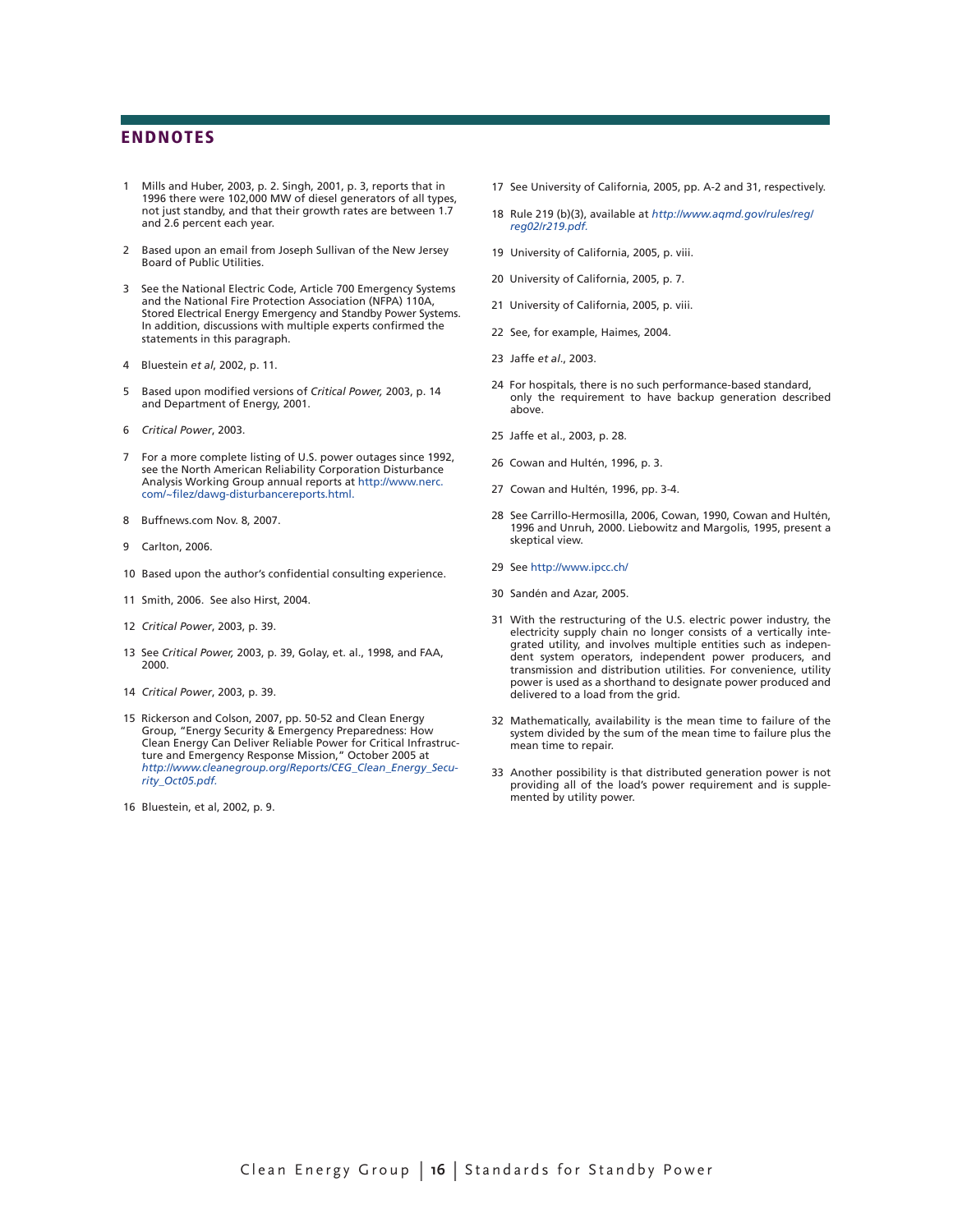#### About the author

#### Frank A. Felder, Ph.D.

Frank Felder is the Director of the Center for Energy, Economic and Environmental Policy at the Rutgers' Edward J. Bloustein School of Planning and Public Policy. Professor Felders primary research area is the reliability and efficiency of restructured electric power systems. He has published widely in professional and academic journals on market power and mitigation, wholesale market design, reliability, transmission planning, and rate design issues. For industry clients, he has conducted several market power analyses and has testified before the Federal Energy Regulatory Commission and several state utility commissions on market power and mitigation. Frank is a reviewer for several academic journals including *The Energy Journal* and the *IEEE Transactions on Power Systems*.

In addition to his academic work, Frank has consulted for a wide variety of electric industry clients including utilities, an independent system operator, energy management companies, and generators, particularly in the Northeast. He has worked on wholesale market designs in New England, New York, and PJM including policies to accommodate price-responsive load and distributed resources in wholesale markets. He has also conducted studies to evaluate the benefits of two wholesale natural gas pipelines switching from a cost-of-service rate structure to an incentive-based system.

#### Contact Information

Professor Frank Felder Director, Center for Energy, Economic & Environmental Policy Edward J. Bloustein School of Planning and Public Policy Rutgers, The State University of New Jersey Civic Square Building, Room 158 33 Livingston Avenue New Brunswick, NJ 08901 Phone (732) 932-5680 x670 Fax (732) 932-0934 Email: ffelder@rci.rutgers.edu *www.policy.rutgers.edu/ceeep*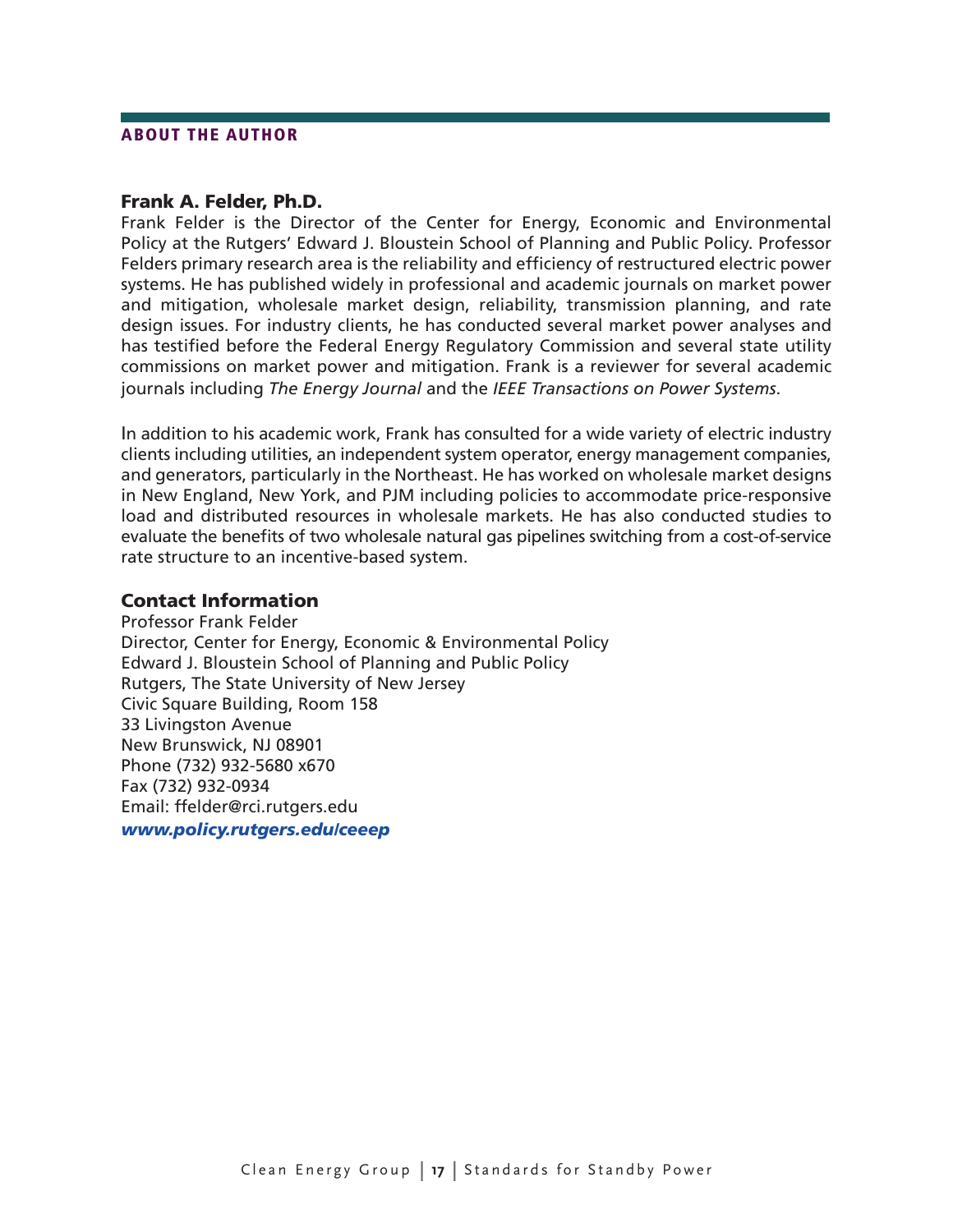